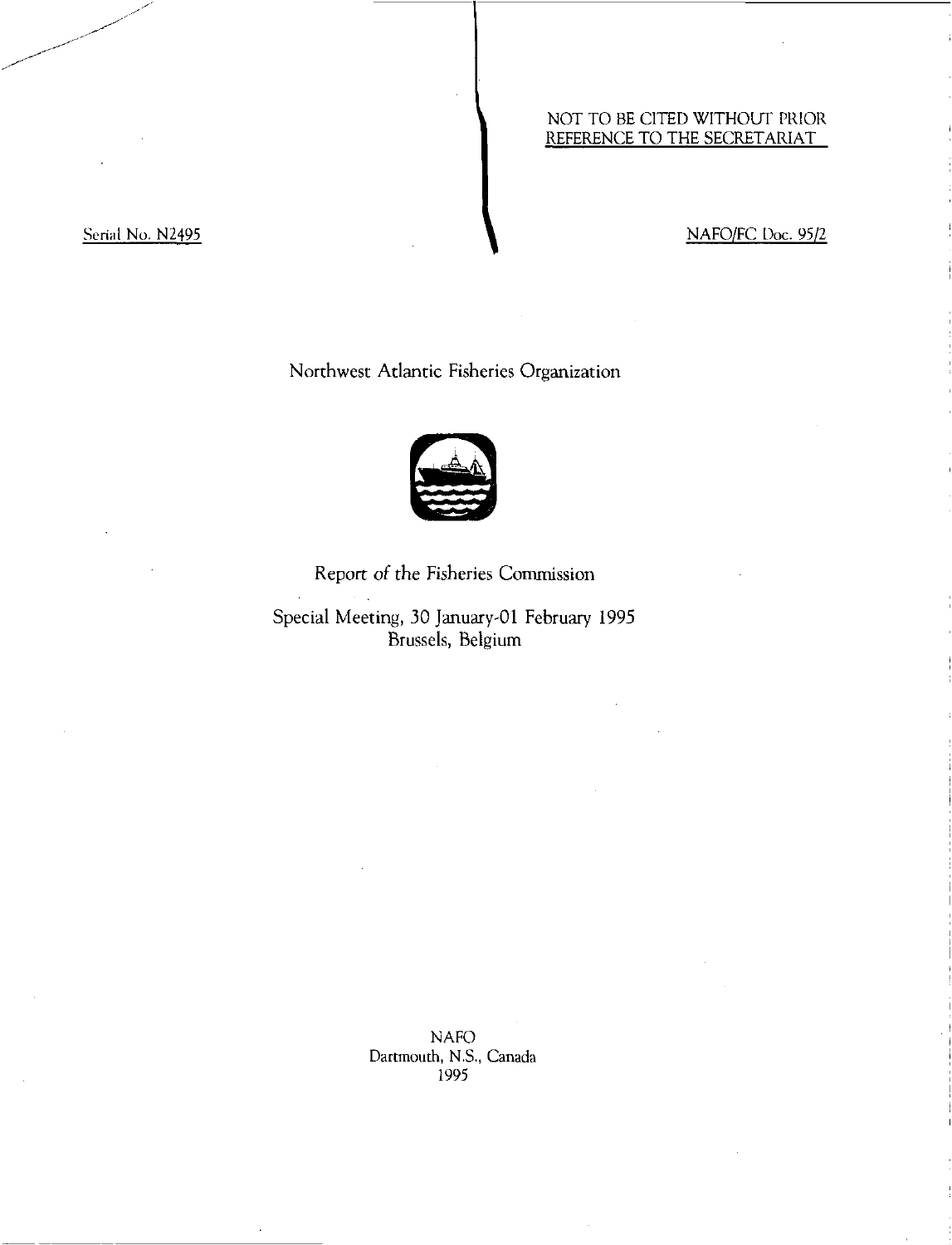2

# Members of the Fisheries Commission:

Bulgaria Canada Cuba Denmark (in respect of the Faroe Islands and Greenland) Estonia European Union Iceland Japan Republic of Korea Latvia Lithuania Norway Poland Russian Federation

 $\left\vert \left\langle \cdot ,\cdot \right\rangle \right\vert$ 

 $\bigcup_{\mathcal{A} \in \mathcal{A}_{\mathcal{A}_{\mathcal{A}}}} \mathcal{A}_{\mathcal{A}_{\mathcal{A}}(\mathcal{A})}$ 

 $\left\langle \mathbf{I}_{1}\right\rangle _{1}$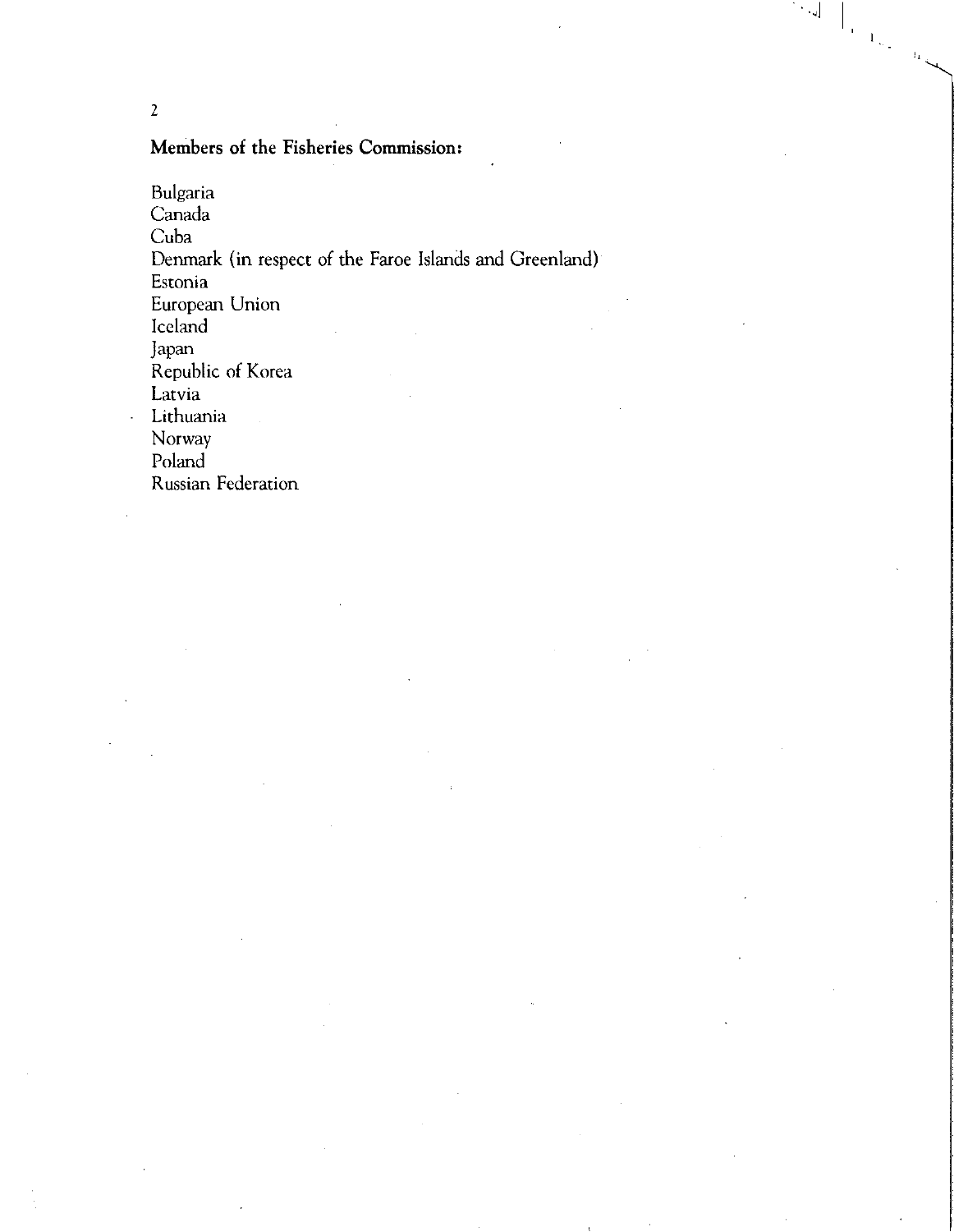# Northwest Atlantic Fisheries Organization



Report of the Fisheries Commission Special Meeting, 30 January-01 February 1995 Brussels, Belgium

192 Wyse Road (192 Wyse Road Chairman Chairman Chairman Chairman Chairman Chairman Chairman Chairman Chairman Chairman Chairman Chairman Chairman Chairman Chairman Chairman Chairman Chairman Chairman Chairman Chairman Chai

Tel. (902) 469-9105 Tax (902) 469-5729

NAFO / \_:\_41-r—Roster

February, 1995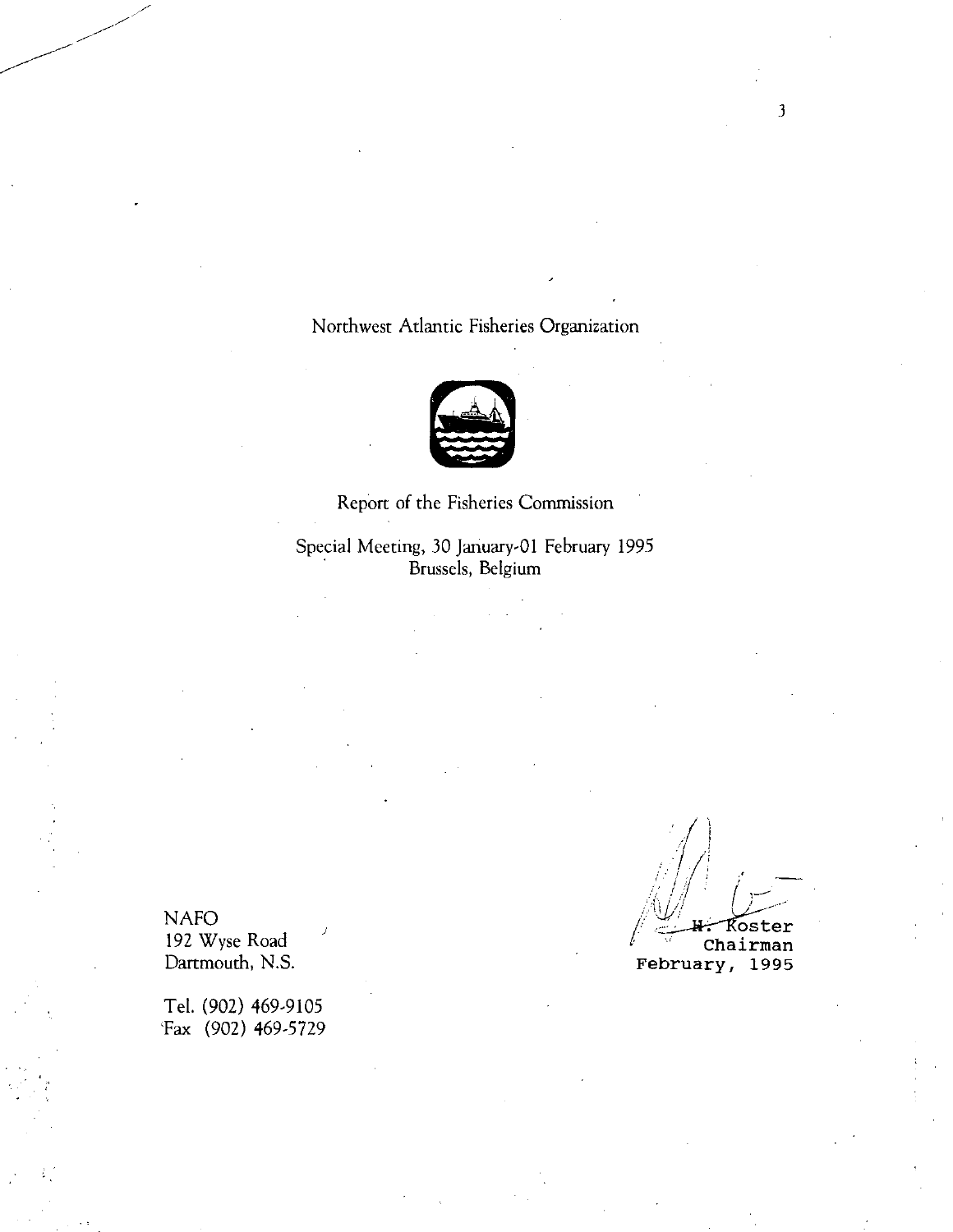# Report of the Fisheries Commission Special Meeting 30 January-01 February 1995 Brussels, Belgium

|                |                                                                                                                 | 5                        |
|----------------|-----------------------------------------------------------------------------------------------------------------|--------------------------|
| 1.<br>2.<br>3. |                                                                                                                 | 5<br>5<br>5              |
| 4.             |                                                                                                                 | 5                        |
| 5.             |                                                                                                                 | 5                        |
| 6.             | Allocation of Quotas (metric tons) for 1995 of Greenland<br>halibut in Subareas 2+3 of the NAFO Convention Area | $\gamma_{\rm{eff}}$<br>5 |
| 7.             | Allocation of Quotas to Estonia, Latvia, Lithuania and<br>Russia of the Quotas Fished by Vessels from these     | 17                       |
| $\mathbf{B}$ . | Time and Place of Next Meeting                                                                                  | 19                       |
| 9.             |                                                                                                                 | 19                       |
| 10.            |                                                                                                                 | 19                       |
|                | Annex 1. List of Participants<br>¥<br>Annex 3. Opening Statement by the Head of the                             | 20<br>25                 |
|                |                                                                                                                 | $\cdot$ 26               |
|                | Annex 4. Opening Statement by the Delegate of Norway                                                            | 30                       |
|                | Annex 5. Statement by the Delegate of Russia                                                                    | 31                       |
|                | Annex 6. Statement by the Delegate of Norway                                                                    | 32                       |
|                | Annex 7. Statement by the Delegate of Japan                                                                     | 33                       |
|                | Annex 8. Statement on behalf of Estonia, Latvia and                                                             |                          |
|                | Lithuania re "Block quota"                                                                                      | 34                       |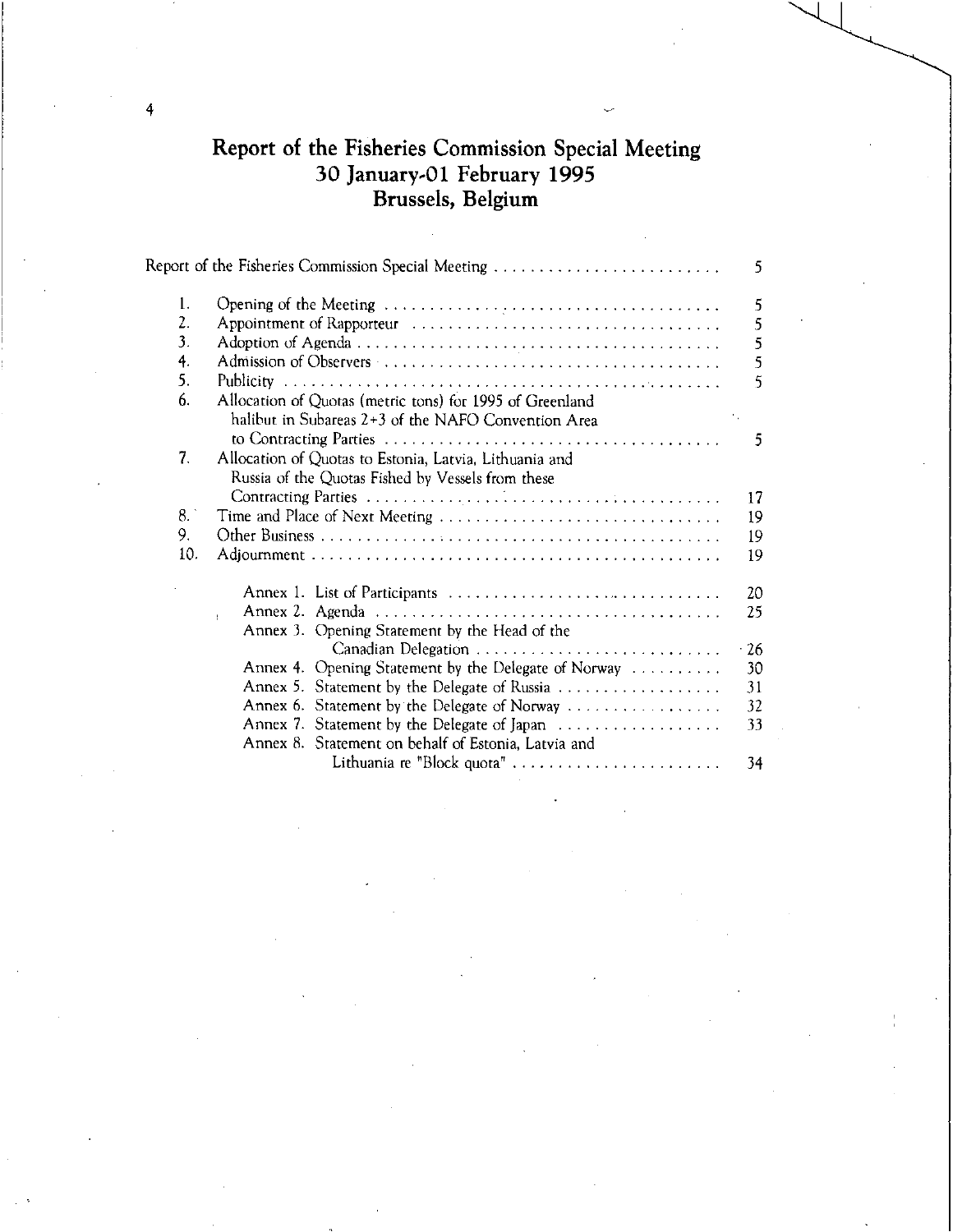# Report of the Fisheries Commission Special Meeting

# Brussels, 30 January - 01 February 1995

### 1. Opening of the Meeting

1.1 The meeting was called to order by the Chairman, Mr. H. Koster (EU) on 30 January 1995 at 09:15 hours. Representatives of the following Contracting Parties were present: Canada, Cuba, Denmark (in respect of the Faroe Islands and Greenland), Estonia, the European Union (EU), Iceland, Japan, Republic of Korea, Latvia, Lithuania, Norway, Poland, and the Russian Federation. (Annex 1)

### 2. Appointment of Rapporteur

2.1 Mr. R. Steinbock (Canada) was appointed Rapporteur.

### 3. Adoption of Agenda

3.1 The provisional agenda was adopted as circulated to the Contracting Parties in advance of the Meeting. (Annex 2)

### 4. Admission of Observers

4.1 No requests for observer status had been made for this meeting.

### 5. Publicity

- 5.1 Itwas agreed that the normal NAFO practice should be followed in relation to publicity and that no statements would be made to the media until after the conclusion of the meeting.
- 5.2 The Representative of Canada noted that Canada's Minister of Fisheries and Oceans had made a statement to the press in Canada, a copy of which was provided to each delegate.

# 6. Allocation of quotas (metric tons) for 1995 of Greenland halibut in Subareas 2+3 of the NAFO Convention Area to Contracting Parties

6.1 The Representative of the European Union (EU) expressed the hope that this meeting would decide on a quota sharing arrangement in 1995 for the 27,000t TAC for  $2 + 3$ Greenland halibut decided at the NAFO Annual Meeting in 1994. He recalled the EU opposition to the level of the TAC at the last Annual NAFO Meeting and emphasized that the EU passed nevertheless legislation in order to enforce the level of the TAC as agreed by NAFO. He stated that the Greenland halibut fishery had become the lifeblood of the EU fishing industry and it considered its future at stake at this meeting. He noted the socio-economic importance of this fishery to the EU employing 5.7 people on land for each fisherman at sea. The EU had subjected its fishery to unprecedented controls by placing scientific observers on its vessels, by sending an inspection vessel to the NAFO Regulatory Area for surveillance and control purposes, each of which reflected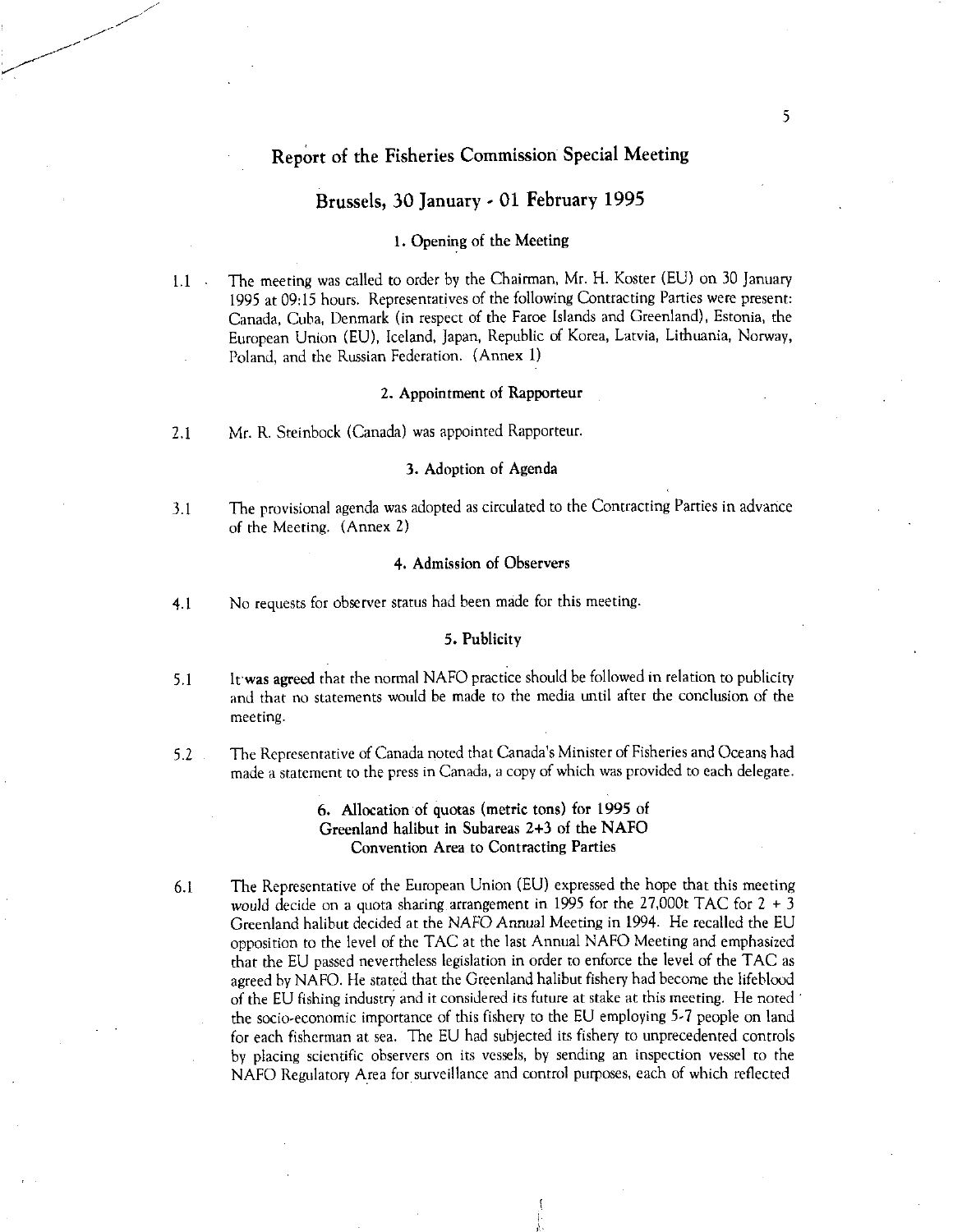its commitment to resource conservation in the NRA. He stated that the EU cannot accept the sacrifices of a reduced TAC of 27,000t and its related cuts if other Contracting Parties are going to increase their fisheries for Greenland halibut. The EU fleet had developed the Greenland halibut fishery in deep slope waters during the period in which the biomass seemed to have disappeared in shallower waters. In the EU view, it was important that an allocation key reflect catches in recent years as these catches most properly reflect a Parry's interest, need and capability to fish the Greenland halibut stock. He concluded that consistent with the U.N. Convention on the Law of the Sea's objectives for optimum utilization, the TAC should be allocated to those Parties which have demonstrated the capability to optimally utilize the stock.

- 6.2 The Representative of Canada stated that the main purpose of this meeting is to decide on an equitable quota sharing arrangement in 1995 for the 27,000t for Greenland halibut established at the 1994 NAFO Annual Meeting. He noted that this was the first time since the establishment of NAFO that an additional stock had been brought under NAFO management, and accordingly the first time NAFO has had to establish a key for quota sharing. Canada had prepared a Geographic Information Systems (GIS) presentation to illustrate what it regarded as the key issues and the rationale for an equitable distribution of the 2 + 3 Greenland halibut stock. Mr. Ron Gelinas (Canada) explained the slides in the presentation, some of which were subsequently circulated as FC Working Paper 95/5. After the GIS presentation, the Representative of Canada made a statement (Annex 3). The statement made reference to the NAFO Scientific Council's previous cautions and warnings of problems about the state of the Greenland halibut biomass and stock structure which are noted in FC Working Papers 95/2 and 95/6.
- 6.3 The Representative of the EU expressed extreme surprise at the Canadian statement but stated he would refrain from rebutting at this time in the absence of seeing the Canadian statement.
- 6.4 The Representative of Canada also expressed the wish to respond to the EU opening statement at a later time. He requested an explanation of the catches provided by the EU in FC Working Paper 95/1 - Reported Catches of Greenland Halibut in the Convention Area in 1995 (as of 26 January) which were inconsistent with Canadian estimates of EU catches to date. The EU report indicated that as of January 22, 35 EU vessels had caught 1 1 1 3t of Greenland halibut with an estimated catch of 140t every 48 hours or an expected total catch of 1673t as of January 30, 1995. He noted that this total was inconsistent with Canadian estimates of the EU catch to January 30, 1995 at 3000-3200t based on an average 4t/day for 775-800 days fished (33 Spanish vessels). The Representative of the EU wondered whether the Canadian estimates were anomalous and questioned whether Canadian Greenland halibut catches in 1995 were the basis for the estimated catch rates. The Representative of Canada replied that it is well known that the Canadian fishery for Greenland halibut does not begin until summer. He noted that while the foregoing does not reflect the official NAFO statistics, the extrapolation accurately reflects the EU fishing pattern during the last half of 1994. The Chairman of the Fisheries Commission suggested that Canada and the EU discuss this question separately and try to resolve the discrepancy. Following requests from the Representatives of Denmark and Russia, the Executive Secretary was requested to prepare a record of NAFO catch statistics for Greenland halibut, by Contracting Party, from 1967 annually to 1994. These statistics are reflected in FC Working Paper 95/3.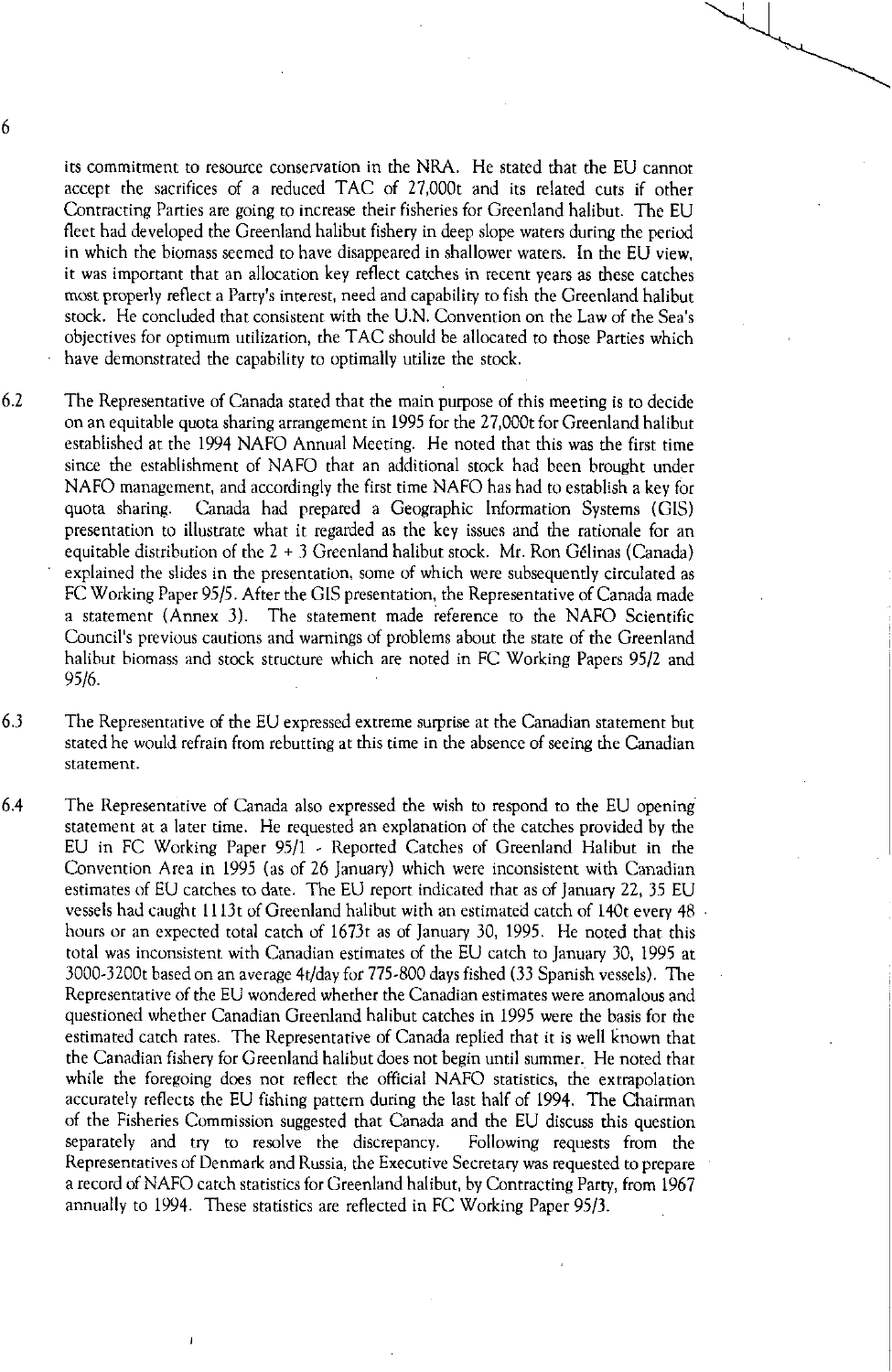- 6.5 The Representative of Denmark stated that there appeared to be difficulties in developing an allocation approach. He noted that the catch statistics for 1967.1994 do not reflect the catches as inside or outside the Canadian 200-mile zone. With respect to the Canadian proposal to use habitat as one of the allocation factors, he noted that biomass estimates for the purpose of determining zonal attachment was a recognized approach in many international fisheries organizations, however such scientific information is not available for Greenland halibut. He referred to the 1CNAF allocation formula but was not sure this was applicable *given the* many *changes in fisheries regimes* since the time of ICNAF.
- 6.6 The Representative of Norway made an opening statement outlining his delegation's views on an allocation for  $2 + 3$  Greenland halibut (Annex 4).
- 6.7 The Representative of Iceland expressed his delegation's desire to contribute to the formulation of an allocation key for Greenland halibut. While he had no specific proposal to make, he suggested that the following factors be taken into account: coastal state dependency, contribution to research, recent historical catches in the area and the traditional behaviour of the stock.
- 6.8 The *Representative of Japan* noted some important factors which he thought should be taken into account for equitable solution of quota sharing. He described what he saw as essentially two groups of Contracting Parties vying for an allocation: one group with fisheries on Greenland halibut which faced significant cuts of their catches; another group which has had virtually no fishery but wished to gain or increase their catches based on their wish or historical performance. He believed that some accommodation should be made in the future to those Contracting Parties having no previous fishery in terms of fairness, however, at this moment such accommodation might not be feasible. He stressed that the criteria for allocations should not be based solely on the basis of catches but other elements should be taken into account. He pointed out that the recent Greenland halibut fishery was a new fishery developed in deeper waters and this aspect should also be taken into account for quota allocation.
- 6.9 The Representative of the Republic of Korea expressed his delegation's desire to be an active and responsible member of this forum. He understood the purpose of the meeting was to work out a fair and equitable sharing of the Greenland halibut TAC within the framework of conservation and taking into account the interests of Contracting Parties, the historical catch records, the past and present research contributions and other factors. He suggested the outcome should reflect a balance of the interests of the various Contracting Parties which should not be based solely on previous catches; otherwise there could be a rift between the haves and have-nots. In light of the sensitivity of issues, he suggested that the approach taken be sensible and morally defensible vis-à-vis other Contracting Parties. He stated that even though Korea is a new entrant with no historical catch record for Greenland halibut, it was nevertheless very much interested in obtaining a quota.
- 6.10 The Representative of Russia referred to FC Working Paper 95/4 Russian Research Cruises for Greenland halibut in the Northwest Atlantic in 1968-1993. He noted that during this period Russia had participated in scientific research on the continental slope which located commercial quantities of Greenland halibut and that Russian data was still used for stock assessment. Russia had conducted more than 70 surveys at a cost of U.S.\$32 million which showed that  $2 + 3$  Greenland halibut was an integral stock.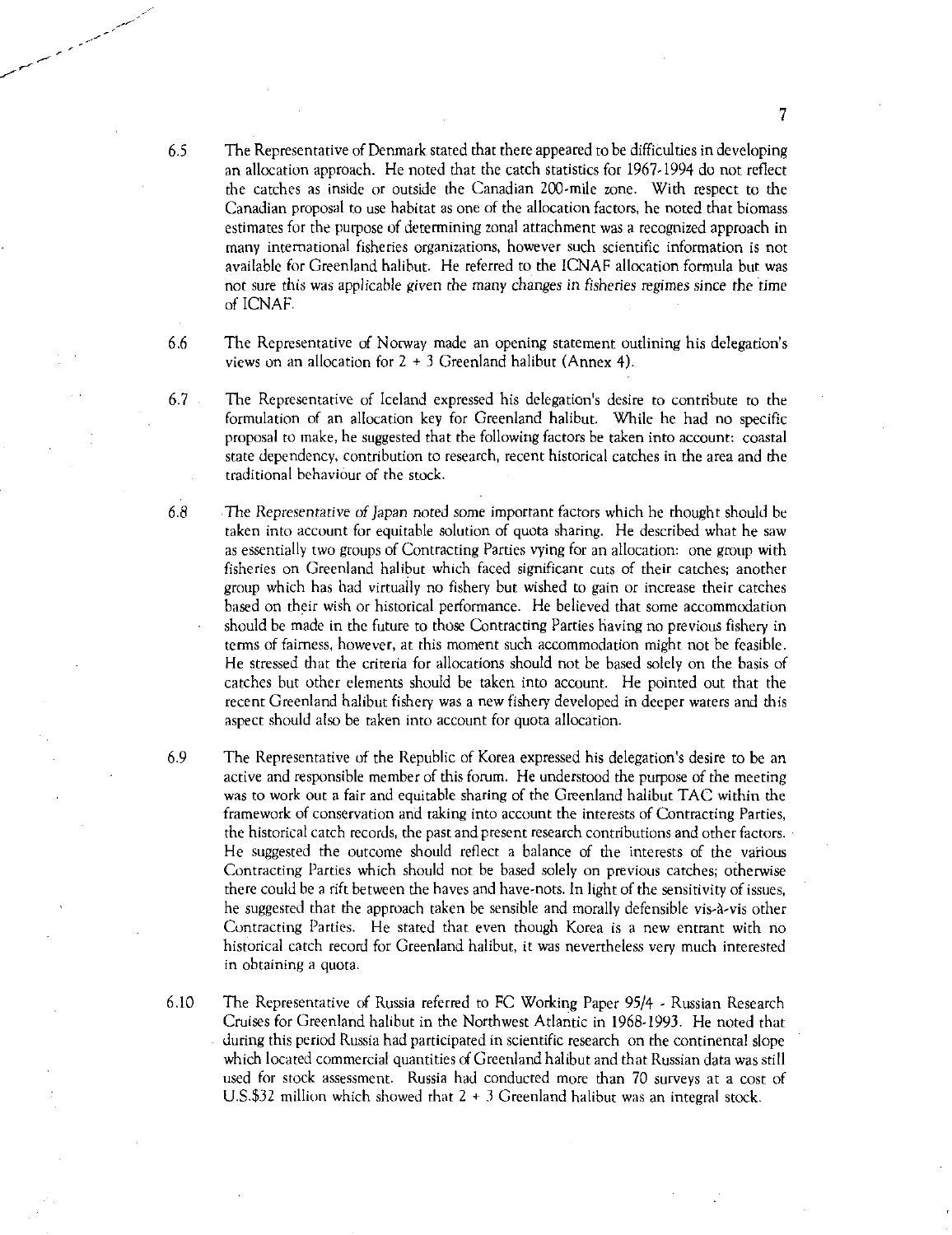Russia has until recent years been continuously involved in fishing for this stock. During the early 1990s Russia restrained its fishermen from fishing in response to the warnings from the NAFO Scientific Council regarding the Greenland halibut biomass. He referred to FC Working Paper 95/7 - Greenland halibut catches in NAFO Subareas in 1967-1992 by Vessels of all Countries, including USSR (Russia). During 1967.1976 the USSR caught 36.4% of the total 0,1,2,3 Greenland halibut catches and 27.2% of  $2 + 3$ Greenland halibut; during 1967.1992 the USSR caught 20.6% of the 0,1,2,3 Greenland halibut and 16.4% of  $2 + 3$  Greenland halibut. In light of the historical record and its contributions to the scientific research, Russia believed it can justify a claim to 20% of the 27,000t Greenland halibut TAC. (Annex 5)

- 6.11 The Representative of Latvia objected to the above Russian presentation as the figures presented included catches by the three Baltic states prior to 1991. He noted that the three Baltic states also contributed to the budgets for scientific research prior to 1991.
- 6.12' The Representative of the EU complimented Canada for its excellent salesmanship in advancing its claims, however it did not accept Canada's arguments. He summarized the EU's response to the Canadian claim for 75% of the TAC. He noted Canada's claim that 89% of total 2 + 3 Greenland halibut catches were taken inside the Canadian 200 mile zone corresponding to the areas of concentration of the normal biomass distribution inside 200 miles. He disagreed with Canada's interpretation and stated that in the EU view the biomass is currently concentrated on the continental slope with the highest concentrations of biomass occurring from 700-1000 metres but important concentrations in waters greater than 1500 metres. He stated that Greenland halibut is a deepwater species which is always more concentrated in deeper waters greater than 200 metres and therefore its habitat does not correspond to the Canadian description. He wondered how Canada could advocate the above case when there is no justification for it among the international scientific community.
- 6.13 The Representative of the EU noted that there was a high number of communities in the EU dependent on Greenland halibut and that the dependence on groundfish catches dates back several centuries. In contrast, as shown in the Canada's GIS presentation, the number of Canadian communities dependent on Greenland halibut has been drastically reduced. The EU has among the highest unemployment rates in the regions where these fishermen originate.
- 6.14 With respect to Canada's statement that the EU's catches in 1992 and 1993 should not be used as they were irregular or anomalous, the Representative of the EU disagreed with the view that the stock has migrated from its normal habitat to outside the Canadian 200-mile zone and that this is a temporary departure from the normal distribution. He stated there was absolutely no scientific reason to suggest the current stock distribution has changed or that the biomass was not previously present in deep waters; it simply was not previously fished in deeper waters. In the EU view, Greenland halibut catches and catch rates inside Canada's zone have steadily declined since 1978, long before the EU started its Greenland halibut fishery and long before any significant EU fishery in NAFO Division 3L.
- 6.15 The Representative of the EU expressed doubts about Canadian statements regarding Canada's commitment to stock conservation. He noted that Canada has chartered foreign vessels to supply its domestic industry with Greenland halibut and stated that the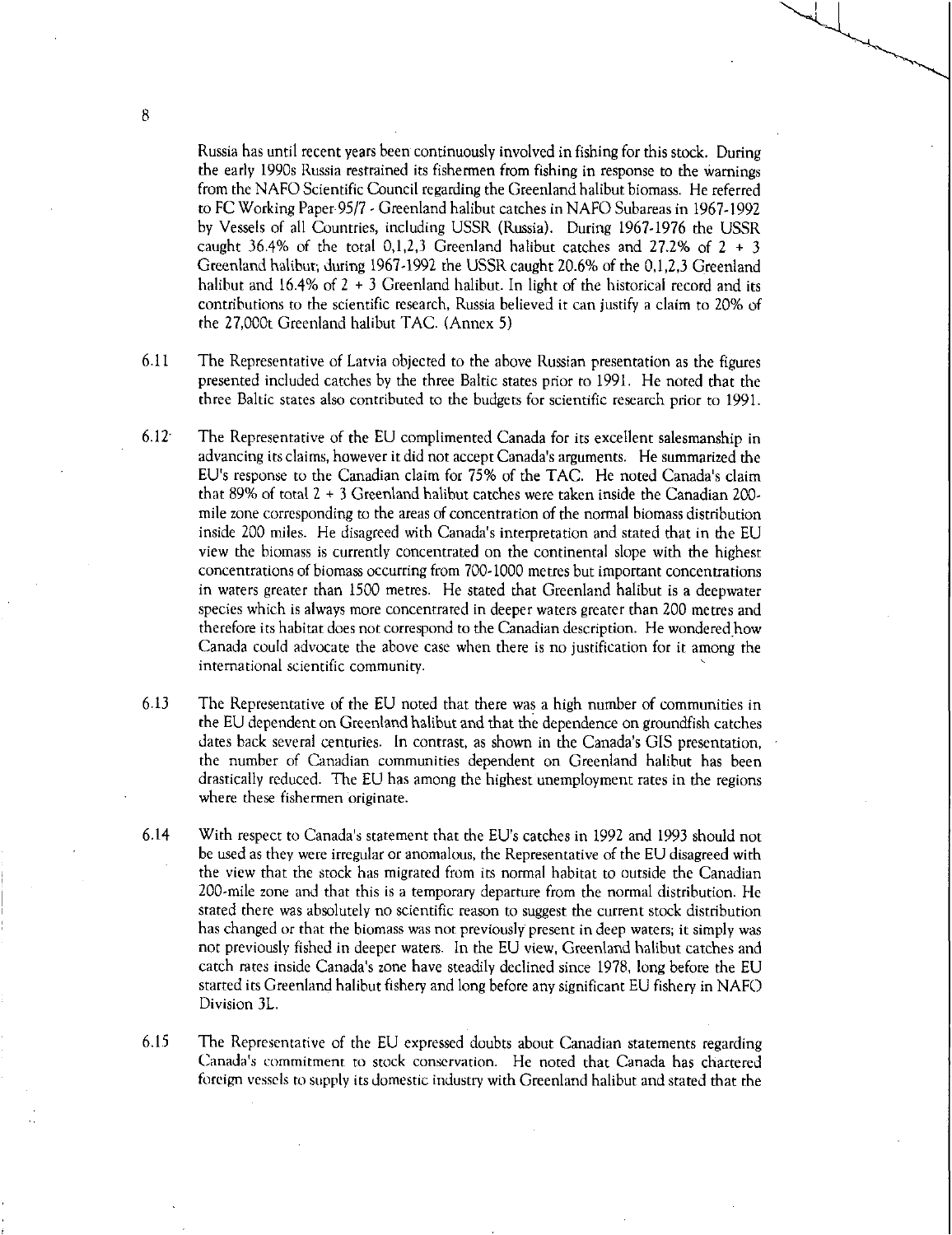restrictions on Canada's Greenland halibut fishery were not voluntary but reflected the inability of the Canadian fleet to fish in deep waters. He said that while Canada boasts that its actions are the result of uncompromising adherence to conservation and rational management of the stocks, Canada is not as coherent in its conservation policies as claimed - for example, he said, in the context of the International Commission for the Conservation of Atlantic Tunas (ICCAT). In the EU view, therefore, Canada was not in a position to lecture others about stock conservation.

- 6.16 The Representative of the EU noted that while basing allocations on biomass distribution might be attractive, this was not practical since the scientific information was not available. He proposed the following considerations or criteria for developing an allocation key: first, that realistically and practically, it should be based on available facts - that is, who is fishing, who can fish, who has the proven technology to catch Greenland halibut in deep slope waters; secondly, burden sharing, that is, there should be an equitable sharing of the burden to reduce current fisheries across the board - even with equitable sharing, it was clear that the EU would have to cut its fishing possibilities significantly but it would be absurd in this situation to reapportion quota to those Parties with no recent catch history to permit their fisheries to be increased; thirdly, the relevant reference period for historical fishing periods should be the last three years as this best reflects the current situation. In this respect, he noted that in the GATT, trade negotiators consider the last three years as the salient basis for negotiations.
- 6.17 The Representative of Canada referred to the comments by the EU regarding Canada's decision on swordfish in 1994. He noted this decision could not be assessed in NAFO as it related to a different organization, the decision by Canada did in fact reflect Canada's commitment to conservation, and the EU's conclusion was wrong. With respect to the comments by the EU on Canada's proposal to use habitat as a criteria for allocations, he clarified that the habitat of Greenland halibut confirmed that an allocation key should be based fundamentally on historical catch records. He stressed that catches in the most recent years - 1992 and 1993 - should not be used as they did not reflect the normal pattern in the biomass distribution.
- 6.18 In response to the EU's view that allocations should be based on recent recorded catches, the Representative of Canada reiterated that EU catches in 1992 and 1993 should not be counted as they were caught contrary to the Scientific Council's advice. In the vast majority of fisheries arrangements around the world, the use of recent catches had been modified and in some instances, not counted at all, when determining quota shares. This was particularly the case where there has been a recent increase in catches prior to a quota system being implemented. He referred to an earlier statement by one Party in favour of looking at catches going back further than 1977. Other international fisheries commissions consider catches over an extended period of 10-20 years when determining quota shares. It is incongruous to focus on recent catches when the Scientific Council had warned that catches of this stock should be reduced and in 1992 "STACFIS has cautioned about concentrating fishing effort on one part of the stock. With catches in the developing fisheries in the NAFO Regulatory Area as high as 30,000 - 50,000 tons in the last 2 years, (1990, 1991), these concerns must be reiterated." In 1992 and 1993 these catches continued to increase in spite of these warnings. He asked how Canada could explain to its fishermen which have fished this stock for generations that NAFO is only going to consider recent catches when deciding on quota distributions.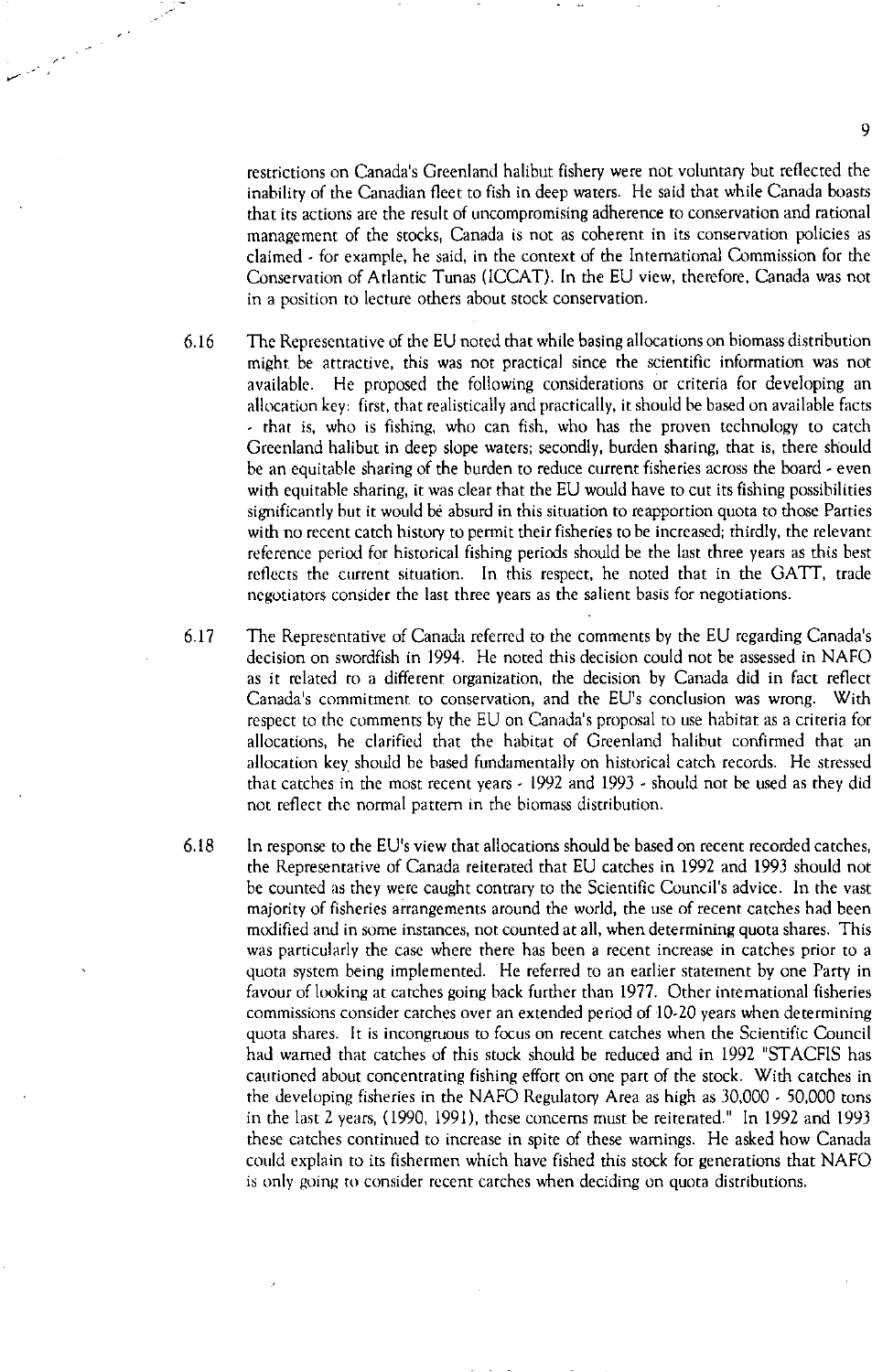- 6.19 The Representative of Canada disputed the EU view that Greenland halibut is the lifeblood of communities in the EU. He stated that most of the EU fleet of factory freezer trawlers that now fish Greenland halibut are Spanish. They came to the NAFO Regulatory Area in the mid-1980s after being expelled from Namibian waters. Prior to this date, virtually all of the traditional Spanish fleet had directed fisheries for cod. He explained that this new fleet started fishing the flatfish stocks on the Tail of the Banks far above the traditional EU quota shares. For example, with an EU quota of 700t for American plaice in 1986, the EU fleet reported catches of 21,161t. In 1987 with an EU quota of 610t, the EU reported catches of 17,014t. This non-traditional fleet had found a new home fishing flatfish that had been the traditional fishery of Canada. When the catch rates for these stocks fell to a level that they could no longer sustain, the EU redirected this fleet to Greenland halibut while Canada had to drastically reduce its fleet. In terms of real community dependence: Canadian NAFO quotas were about 100,000t (99,185t) in 1986, in 1995 Canadian NAFO quotas had declined to 6,699t, a loss of more than 92,000t. During the same period the EU NAFO quotas dropped from about 24,000t to about 10,000t, a loss of about 14,000t. This loss has more than been replaced by catches of Greenland halibut. The EU is now catching double its 1986 NAFO quotas in Greenland halibut alone. He stressed that it is the hundreds of Canadian communities that have lost their livelihood, their lifeblood, with the closure of their traditional fisheries. Canada has had the largest lay-off in Canadian history with more than 40,000 people no longer working in their traditional jobs. While Greenland halibut may now be becoming an important fishery to a few Spanish communities, these communities have never had a traditional dependence on this stock nor on the NAFO Regulatory Area. In Canada the number of communities catching 2 + 3 Greenland halibut was cut in half between 1990 to 1993, from 142 to 69 communities. He concluded that this was the real extent of the draining of fishing communities' lifeblood.
- 6.20 In response to the above-noted EU statement on EU comprehensive controls on its vessels, the Representative of Canada welcomed the placement of EU scientific observers on its vessels to provide biological data on catch given that the provision of these data was an obligation. He noted however that scientific observers have no control function. The deployment of a patrol vessel for most of the year was a very positive move compared to the past. The EU is required to control its vessels and it was clear that controls had not previously been in place, for example, in the EU's fishery for Grand Banks flatfish where small fish sizes in the catch suggested very small illegal mesh. He noted the extent that this patrol vessel is actually "controlling" the Greenland halibut fleet was a matter for debate - Canadian inspections are still finding large number of violations. He concluded that deployment of the EU patrol vessel will be as much or more to ensure compliance with moratoria and to verify harvesting of non-regulated species, as it would be for controlling its Greenland halibut fleet.
- 6.21 In response to the above-noted EU statement on not being able to accept the sacrifices of a reduced TAC of 27,000t and its related quota cuts if other Parties were going to increase their fisheries, the Representative of Canada stated that the present poor state of the biomass is attributable in large part to the recent very high levels of catch by the EU - which has continued to increase its effort and catches. This is the reason that NAFO had to reduce the TAC to the low level of 27,000t reducing the levels available for all Parties. He noted that many Parties, except the EU, have already made significant sacrifices and taken actions to restrict the fishery effort in response to the NAFO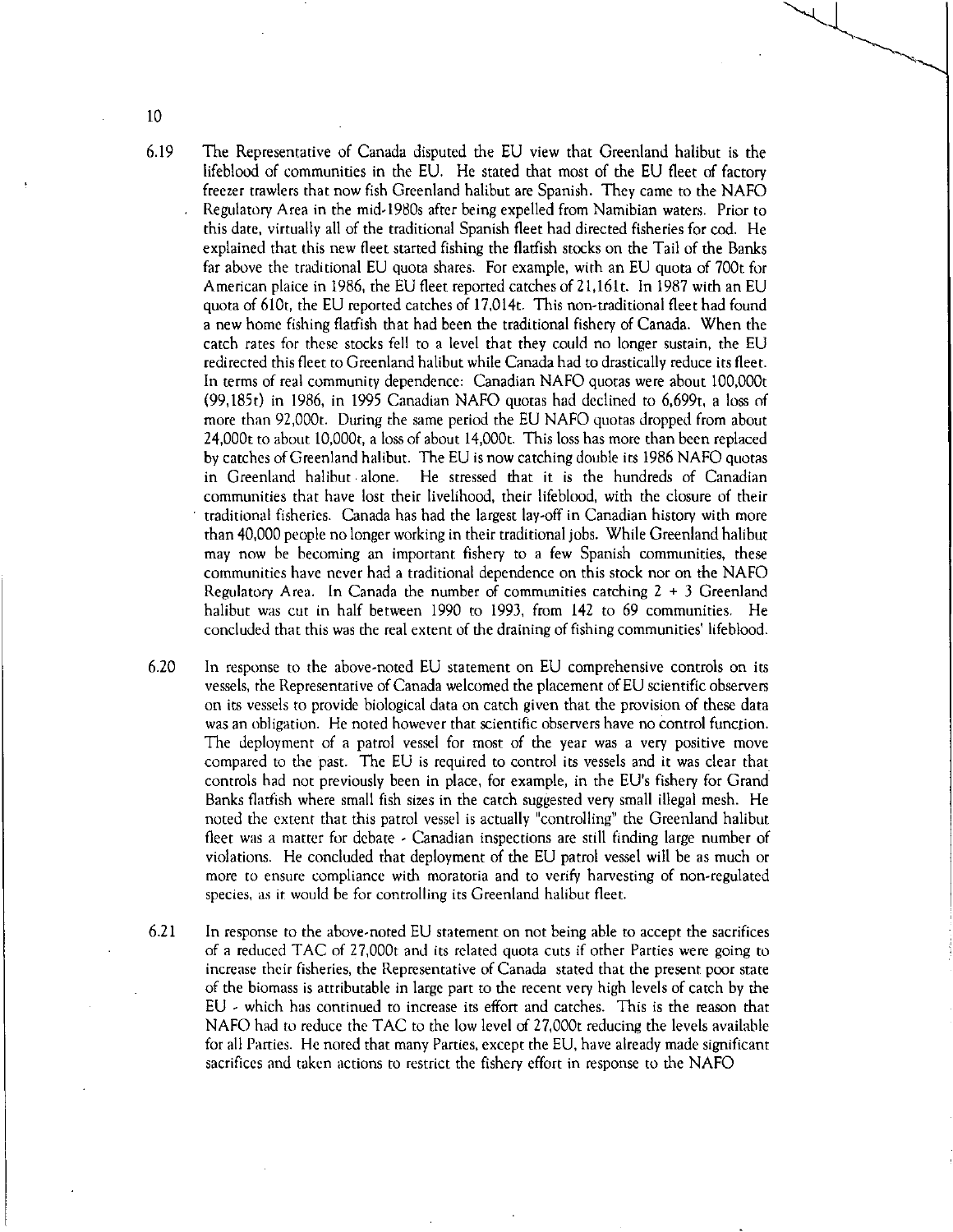scientific advice. He added that while in 1984 Canadian catches of Greenland halibut were over 19,000t, these catches declined to about 7,000t in 1992. Because of conservation concerns raised by the NAFO Scientific Council, Canada reduced its fishing effort, stopping its mobile otter-trawl fishery.

Canada reduced its TAC of 2+3 Greenland halibut from 100,000t in 1989 to 50,000t in 1990 and 25,000t in 1994, which was further reduced to 6,500t in July 1994. He added that these restrictions resulted in considerable domestic grief. He concluded that many Parties except the EU have already made sacrifices in this fishery and that it was now time for the EU to contribute as well.

- 6.22 In response to the EU statement that the EU's Greenland halibut fishery was a new fishery, the Representative of Canada noted that the traditional distribution of Greenland halibut was wide and abundant from close to shore to offshore on the fishing banks. In the 1980's scientists reported declines in abundance greater than could be caused by fisheries. Scientists speculated that Greenland halibut was moving into deeper water and reported that fishing effort should be spread further. The deep water sets by research vessels were not numerous in NAFO Division 3L during the 1970's - mid-I980s however no catches of Greenland halibut were recorded; one would have expected catches if it was there. Further north, deep water catches of Greenland halibut in grenadier fisheries were extensive, but not in the south. Scientists have concluded that this is a new area and stressed the area of catch is being made on the same stock and that abundance in deep water now likely reflected its disappearance from traditional areas. He added that such changes in area of distribution from shallow and traditional depths to much deeper waters are being seen for cod, American plaice, and other species.
- 6.23 In response to the EU reference to the UNCLOS principle of optimum utilization and the EU's contention that Greenland halibut should be given to the EU because only it has proven it can catch large amounts of Greenland halibut, the Representative of Canada agreed that the principle of optimum utilization should apply in accordance with UNCLOS.

He did not agree that the EU was the only NAFO party that could catch a large allocation of this fish and did not agree with the insinuation that the allocation proposed by Canada will not be caught. The fact that Canada and other countries restrained their fisheries in accordance with scientific advice should not be taken to mean that Canada cannot catch the fish. In response to the TAC that has been set to conserve the stock, Canadian fishermen have acquired new deep water gear so they can return to their traditional catch levels of this stock, and will have the capacity to catch the quota Canada has claimed as its share. He expressed certainty that other NAFO members, if given the chance, could also catch any amounts made available to them.

- 6.24 In response to the above-noted statement on habitat, the Representative of Canada stated that habitat distribution confirmed that the allocation key should be based primarily on historical catch records or the normal catch pattern. Therefore the anomalies in catches in the recent years of 1992 and 1993 should not be used.
- 6.25 In response to above-noted Canadian statement on its fishing capability in deep waters, the Representative of the EU referred to a December 1994 Globe and Mail interview with the Mayor of Canso who stated that Canada should try to get Russian and Cuban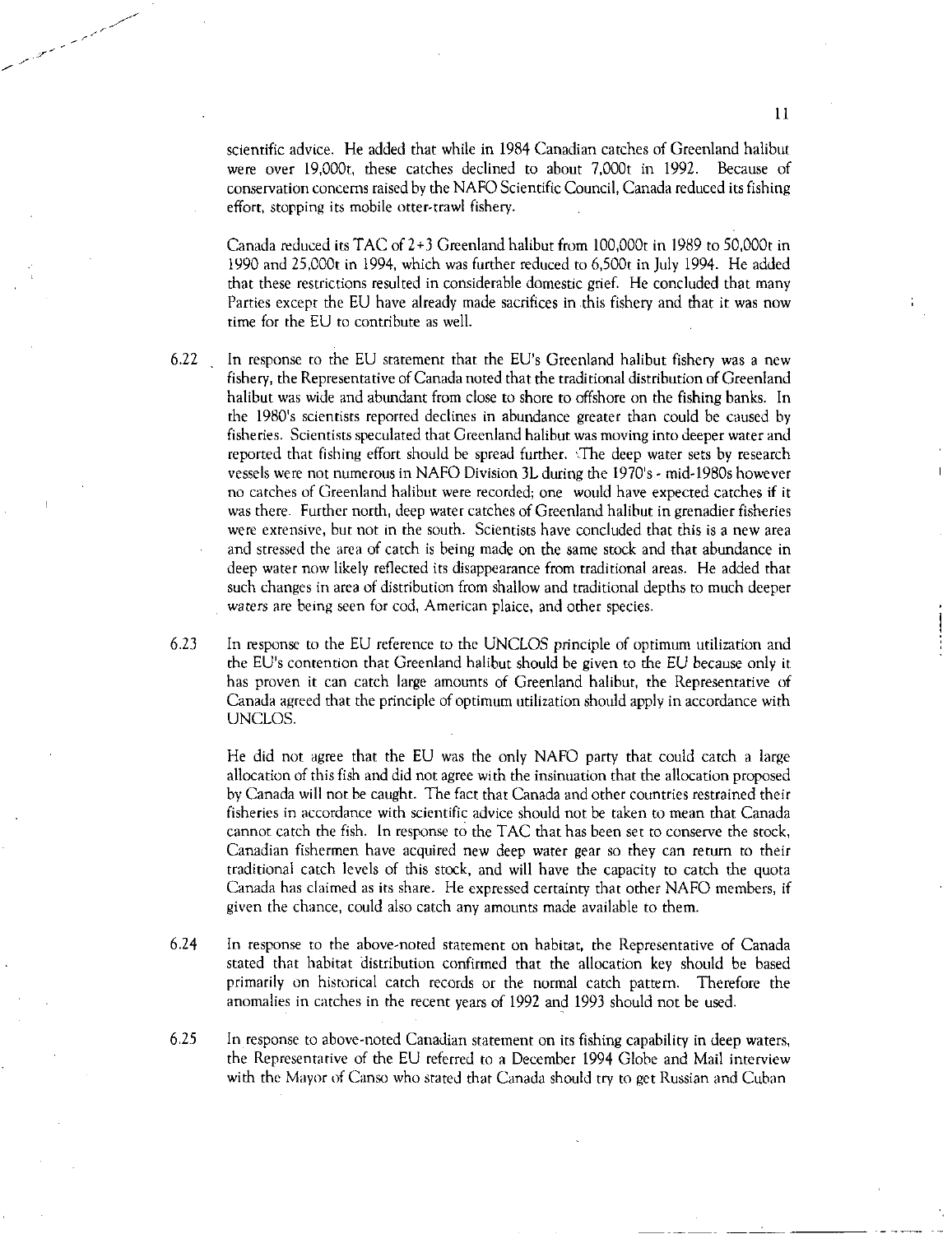vessels out of the zone and that he regretted that Canadian fishermen did not have the gear to fish in deep waters. The Representative of Canada noted that this article referred to fishing in Subarea 0 and not to Subareas  $2 + 3$ . He also reiterated that Canadian fishermen have acquired new deep water gear so they can return to their traditional catch levels of this stock in Subareas 2 + 3.

6.26 The Representative of Denmark (on behalf of the Faroe Islands) agreed that historical catches were the basic data for developing an allocation key. He referred to the ICNAF formula which provided 40-40-10-10 attributable respectively to long-term catches, shortterm catches, coastal States, and special needs including scientific research and new entrants. However, he said, the weighting of the ICNAF formula may no longer be applicable since the coastal State position has been strengthened considerably since the time of ICNAF.

6.27 The Representative of Cuba agreed that there should be some weight for scientific research as well as an opportunity for new entrants. He suggested that the ICNAF formula provided the basis for a fair distribution.

6.28 The Representative of Norway welcomed the foregoing ideas as useful. He summarized the allocation considerations as follows: short-term catches, long-term catches, coastal State needs, and 10% for special needs - split into 5% for scientific research and 5% for new members.

6.29 The Representative of Japan expressed difficulty with the above approach. He stated that the subject was how to share burden of the slashing catches of the previous year by more than 50% and that historical catch record extended to long period was irrelevant with quota allocation. While some Contracting Parties currently fishing for Greenland halibut had to reduce their catches, some other Contracting Parties would increase their catches or reconvene their fishery based on past performances of more than ten years ago, which was totally unfair. He noted that the above approach would penalize small scale fishing Contracting Parties, whose catch had not impacted the stock conditions of Greenland halibut. He stressed the need of establishing a formula which did not penalize them. He further stated that Japan could not accept permanent quota allocation based on the above approach as a matter of principle, since the UNCLOS did not provide the base of quantifying coastal states' dependency and coastal states share of the straddling stock. ) He suggested that since most of the catch of this species was taken outside the EEZ, other allocation schemes should be considered, which would be more practical rather than theoretical.

6.30 The Representative of Russia stated that the Parties needed to consider a longer time catch record than 10 years and that increased weight be attributable for participation in scientific research.

6.31 The Representative of Cuba stated that while Cuba had no particular interest in the Greenland halibut resource, it was interested in pursuing a fair distribution of the TAC. He proposed consideration of the ICNAF formula excluding the catches for 1992 and 1993 as these were contrary or beyond the scientific advice. He proposed a reference period of 1982-1991 for long-term catches and 1989-1991 for the short-term, which would provide Canada with 17,400t or 64.59%, the EU with 6,500t or 24.26%, and others with 11.15% (FC Working Paper 95/8).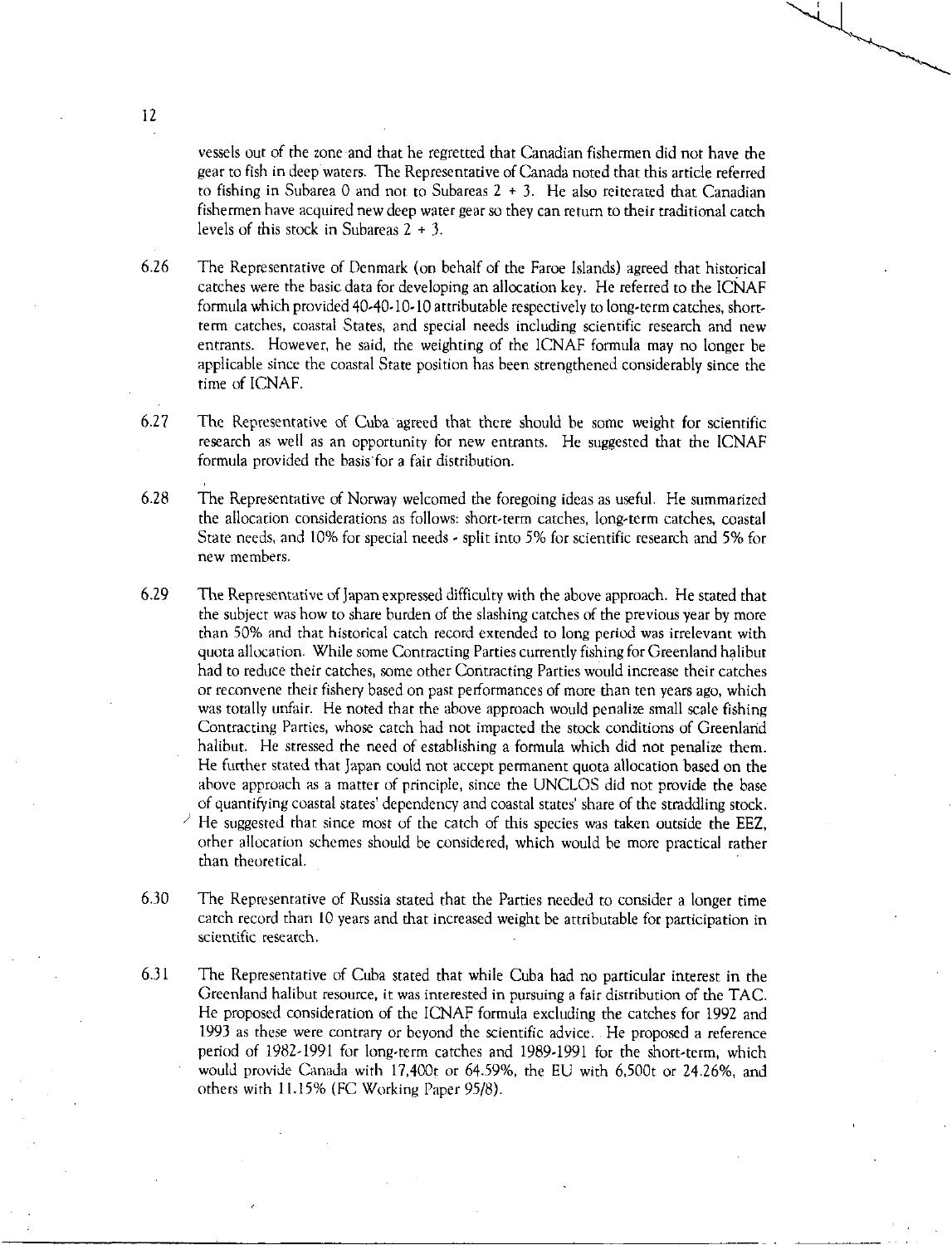- 6.32 The Representative of Iceland noted that it did not support using long-term historical catches and suggested that a factor for zonal attachment be considered.
- 6.33 The Representative of Canada requested further views on the coastal State factor. The Representative of Denmark (on behalf of the Faroes) noted that while ICNAF used 10% attributable to the coastal State, developments in international law since the early 1970s have strengthened the coastal State position. The Representative of the EU stated that the EU position for basing the allocation key on short-term catches was consistent with Article X1.4 of the NAFO Convention. The Representative of Norway welcomed the ideas put forward by Cuba and Denmark (on behalf of the Faroes). In light of the clarification of the coastal State factor, the Representative of Canada believed that while its opening position of a 90% claim was justifiable, stepping down to a 75% was appropriate in order to accommodate the interests of other Parties with the remaining 25%. He noted that while the Cuban proposal may have some flaws, he was willing, without prejudice, to pursue discussions thereon. He suggested that if the proposal included some element reflecting coastal State preference, then it could potentially accommodate Canada's needs. He suggested the following allocation considerations: a factor for the coastal State, factors respectively for long-term catches and for short-term catches, with the last two years excluded, scientific research factor, and a residual for other Parties. The Representative of Cuba agreed that the Parties should not consider 1992 and 1993 or those years in which a Party did not follow the NAFO Scientific Council advice. He referred to FC Working Paper 95/2 - June 1992 - first paragraph which noted the strong warnings about the state of the Greenland halibut stock.
- 6.34 The Representative of Norway stated that in the North Sea, there is a tradition of establishing allocations on the basis of scientific advice. There is a 1976 ICES document on zonal attachment which provides an allocation key following an evaluation of the area for spawning, larval growth, young fish, and fishable stock. While it would be preferable to pursue a similar analysis, he agreed that the Parties were not in such a position due to the lack of adequate scientific advice. He recognized that the 1CNAF formula is a second best solution and that a discussion on relative weighting of the relevant criteria was most important.
- 6.35 The Chairman suggested that since little is known about the status of the stocks, the Parties should work pragmatically on the basis of available data. The Representative of the EU proposed that the allocation key be based primarily on catches during 1991.1993 which would provide the EU with 75.8%, Canada - 13.2%, Japan - 7.3%, Denmark -1.3%, and Norway - 2.4%. He considered Canada's claim for 75% as a provocation to the EU. He stated that the EU has its traditional rights, it respects the NAFO Convention and wants to continue its compliance with conservation measures in NAFO. Further, the EU has signed a bilateral fisheries cooperation agreement with Canada for which it is still awaiting Canada's ratification. The EU could not accept Canada's proposition and felt that entertaining it would result in a loss of time. He concluded that each Party appeared to have its own fixed position and the development of a consensus did not appear to be possible. He thought that the meeting would conclude with no decision and each Party taking a unilateral quota.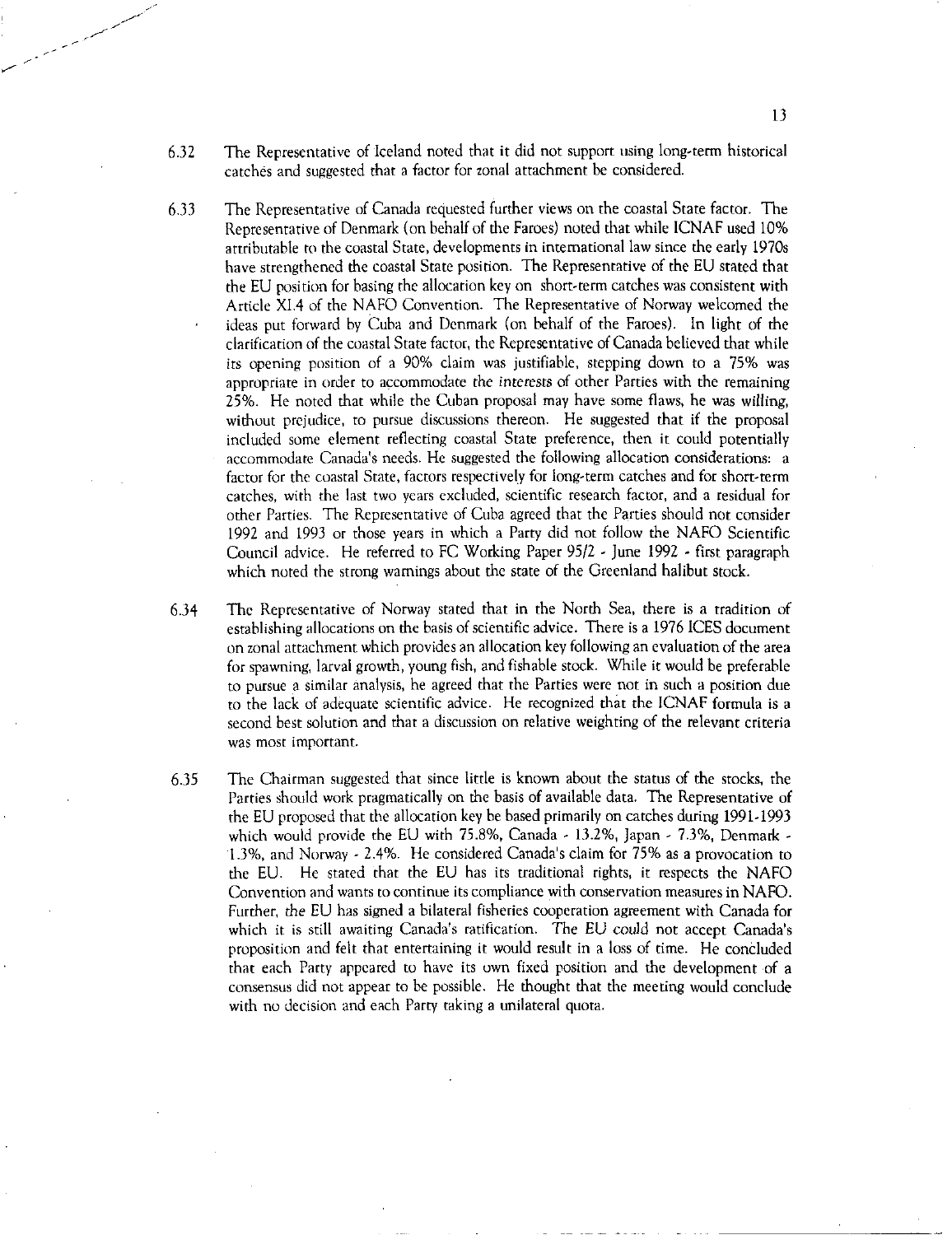6.36 The Representative of Canada expressed surprise that the EU would suggest severing discussions after only a day and half of discussions. Canada was trying to make progress along with Cuba, Norway and others. Canada found the discussions valuable and was prepared to continue to explore the possibilities of convergence. He hoped that in the spirit of cooperation the EU could continue discussions to ensure the conservation of the stock in 1995.

6.37 The Representative of Poland stated that in light of the U.N. High Seas Conference, the Parties should take into account the interests of all States. Poland had also invested in scientific research and continues to contribute to research in the NAFO Regulatory Area (Mackerel on Georges Bank). He suggested that there was a need to consider general allocation principles to ensure national quotas not only for the superpowers but also the smaller countries and the coastal State.

6.38 The Representative of Latvia stated that he could not accept FC Working Paper 95/4 entitled "Russian Research Cruises for Greenland halibut in the Northwest Atlantic in 1968.1993" as the research prior to 1990 was attributable to the USSR or the former Soviet Union, which included input and funding from the Baltics, and not just the Russian Federation. He noted that the Baltic States contributed equally in fisheries and research to the Russian Federation. The Representative of Lithuania fully supported the Latvian statement noting that Lithuania conducted many cruises in the area. The Representative of Russia replied that FC Working Paper 95/4 was a list of research vessels from Murmansk and Arkhangelsk whose owners provided funds for Greenland halibut research. With respect to Baltic catches, he estimated that the Baltic share of the total catch of Greenland halibut of the FSU was only 6%. The Representative of Estonia stated that the Russian paper should also reflect Estonia, Latvia and Lithuania as contributors to scientific research as each of these States contributed funds. The Representative of Russia suggested that if the Baltic States wish the foregoing to be included, they have the option of submitting their own paper on the matter.

- 6.39 The Representative of Canada suggested for discussion purposes only consideration of the proposal reflected in FC Working Paper 95/10 which had been developed in consultation with other Parties and which took into account the coastal State interest, catch records, scientific research, and special interests such as new entrants. This proposal provided the following results: Canada - 16,800t or 62.22%, the EU - 3,400t or 12.59%, Russia - 3,200t, Japan 2,600t or 9.63% and others - 1,000t or 3.70%. In Canada's view, the proposal showed considerable flexibility from its earlier position.
- 6.40 The Representative of the EU stated that he hoped that Canada's proposal would have been less provocative. He did not know where to proceed with this proposal and requested that it not be accepted for a vote. The Representative of Latvia stated that the noted proposal was not acceptable since it appeared that the scientific research factor had been entirely attributed to Russia. The Representative of Lithuania stated that the proposal was not acceptable. The Representative of the EU requested that the Parties not. take a vote or impose a proposal until a consensus emerges among all Parties; otherwise he could not predict the consequences. The Representative of Canada proposed the allocation key in FC Working Paper 95/10 be moved to a formal vote.

14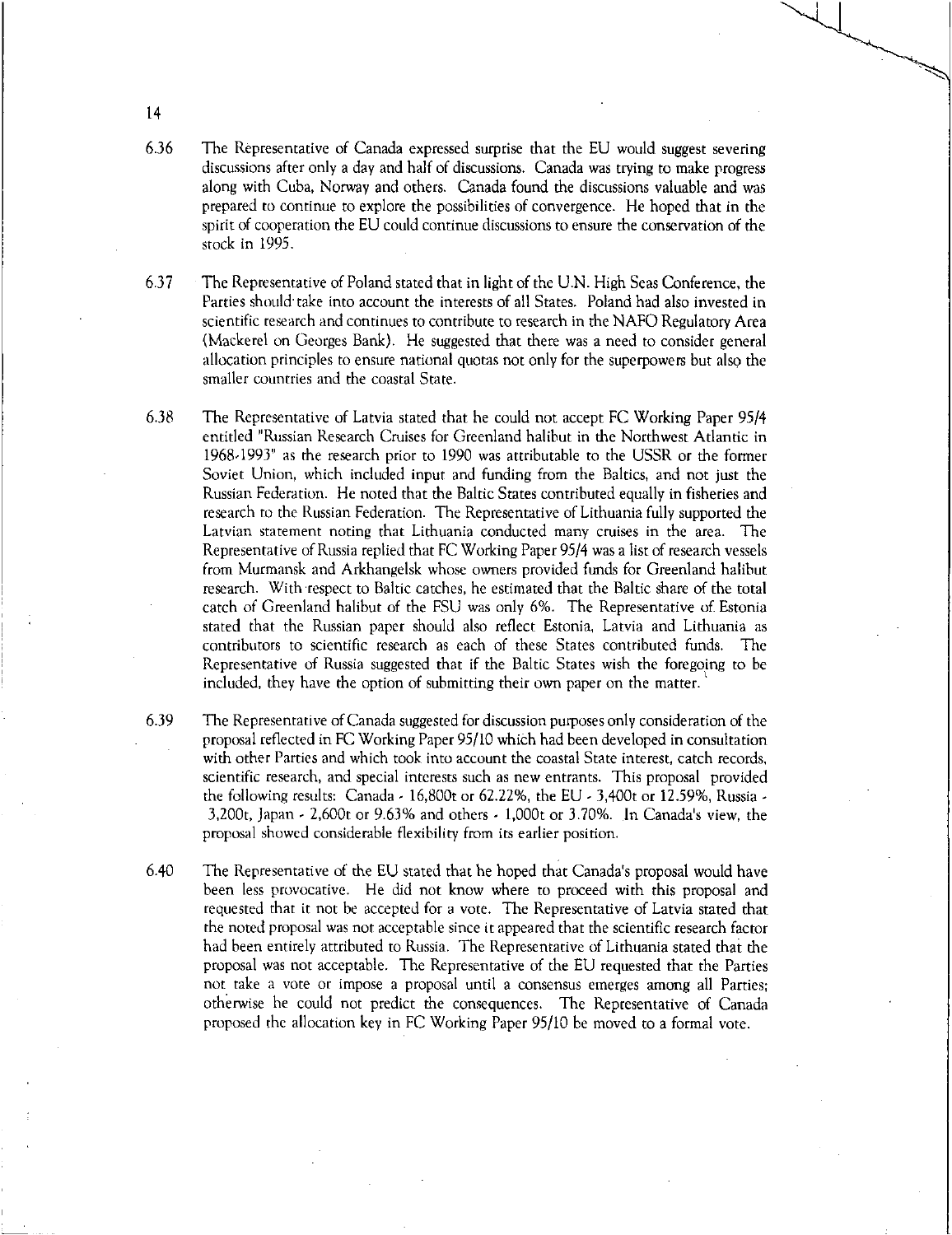6.41 The Representative of the EU stated that he was seeking a consensus of all Parties. He reiterated the three elements that the EU considered should be included in an allocation key: 1) an allocation to those parties that have the demonstrated ability and technology to catch the Greenland halibut stocks where they occur; 2) burden, sharing, that is equitable reduction of catches, and 3) that allocations reflect catches in recent years as these catches most properly reflect a Party's interest, need and capability to fish. the Greenland halibut stock. In light of these criteria and in order to provide allocations to the "Others' category, he stated that the EU was prepared to reduce its claim from 75.8% to 69% of the TAC. He proposed a vote for the allocation key in FC Working Paper 95/11 which provides the following distribution: Canada - 13.2%, the EU - 69%, Japan -7.3%, Norway - 2.4%, Denmark - 1.3%, and others - 6.8%.

a di Kabupatén Bandung Kabupatén Kabupatén Kabupatén Kabupatén Kabupatén Kabupatén Kabupatén Kabupatén Kabupatén Ka

- 6.42 The Representative of Poland stated that the foregoing proposals reflected a situation in which there are two groups of NAFO members: the first group which will have specific Greenland halibut quotas and a second group which will have access only to an "Others" quota (Poland, Estonia, Latvia, Lithuania, and the Republic of Korea) whose only privilege will be payment of annual NAFO contributions. He did not understand how Parties would deal with this situation.
- 6.43 The Representative of Russia stated that the EU proposal, which provides for no quota for Russia, was absolutely unacceptable as it did not reflect Russia's participation in the fishery .during 1967 to 1992 nor did it reflect Russia's significant scientific research activities on Greenland halibut valued at over U.S. \$32 million. He could not understand how the EU proposal reflected any consensus of views among the Parties.
- 6.44 The Representative of Cuba stated that in light of additional discussions he would withdraw his earlier proposal in FC Working Paper 95/8 and submit a new proposal for an allocation key as reflected in FC Working Paper 95/12 which provides the following distribution: Canada 16,300t or 60.37%, the EU - 3,400t or 12.59%, Russia - 3,200t or 11.85%, Japan - 2,600t or 9.63%, Others - 1500t or 5.56%.
- 6.45 The Representative of Canada noted that considerable flexibility had been shown by Canada in the following four steps towards a consensus: 1) while Canada could have justified 89-90% of the TAC, it initially claimed 75%, 2) Canada had been willing to accept a proposal made by Cuba in FC Working Paper 95/8 providing Canada with about 65%, 3) Canada made a proposal in FC Working Paper 95/10 for 62.22%, and 4) Canada was willing to accept a new proposal by Cuba in FC Working Paper 95/12 which provided Canada with 60.37%. He complimented the Cuban representative for his efforts in seeking a solution. He proposed that the Cuban proposal be put to a vote.
- 6.46 The Representative of Korea expressed his frustration with each of the proposals as none of them provide any specific consideration for Korea. As a new entrant to the NAFO Fisheries Commission and notwithstanding that Korea was not previously involved in the Greenland halibut fishery, he thought Korea was entitled to a fair share of the TAC. He expressed his reservations about the basic modalities of the proposals put forward.
- 6.47 The Representative of the EU stated that Canada and the EU were on the path to confrontation on this issue if a vote is taken on the Cuban proposal. He speculated that Canada would win the vote and the consequences would be Canada's responsibility. He requested that the Chairman not hold a vote.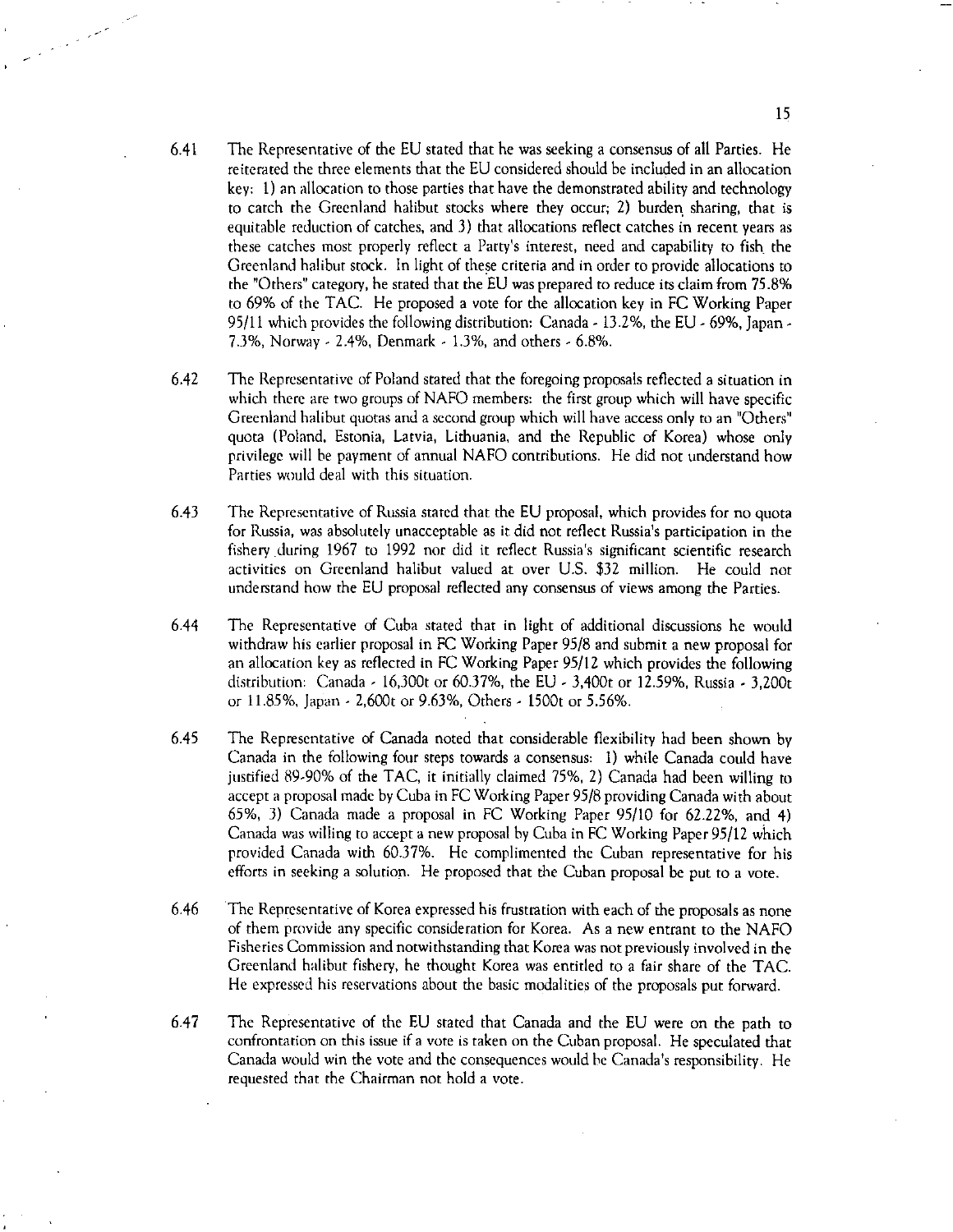- 6.48 The Representative of Latvia rejected the proposals on the table as unacceptable as the proposed "Others" quota was in effect just another block quota which Latvia opposed.
- 6.49 In response to a question by the Representative of Norway as to the alternatives available in the absence of a vote, the Chairman noted that the Parties could continue discussions and in the absence of a NAFO decision, there would be an olympic fishery for Greenland halibut in 1995 within the limit of the TAC of 27,000 tons.
- 6.50 The Representative of Canada stated an olympic fishery would be completely unfair to Parties other than the EU and that such a result would be unacceptable and out of step with conservationist principles. He noted that the Cuban proposal reflected the emergence of some consensus after two days of discussions. He requested that the Parties proceed with a vote.
- 6.51 The Representative of the EU asked that Parties such as the Baltic States and Poland consider its proposal as more attractive as it provided more than the Canadian proposal for Others. He stated that while it appeared that Canada wanted to remove the EU fleet from the fishery in the NAFO area, EU vessels would never leave the fishery.
- 6.52 The Representative of Latvia could see no possibility for a vote as the proposals on the table contained no specific Greenland halibut quota for 9 of the 13 Parties. He supported the EU request not to proceed to a vote. The Representative of Poland also questioned whether there was an intention to create a block quota for 9 Parties. The Representative of Estonia also opposed a vote since there was no specific Greenland halibut for Estonia. The Representative of Canada noted that it was not unusual to have an Others quota in the NAFO allocation table available to a large number of members. The Chairman felt that, under these circumstances, it was not wise to proceed to a vote. He requested formally the Contracting Parties whether a vote should be taken. The Representative of Poland stated that he was neither for nor against voting for a proposed allocation key. The Representatives of the EU, Latvia, Lithuania and Estonia confirmed their opposition to a vote, whilst Canada insisted on a vote and other Contracting Parties remained silent.
- 6.53 The Chairman concluded that a majority of the Parties favoured a vote. In accordance with NAFO practice he called a vote on the most recent proposal. The allocation key as presented by the Cuban Representative in FC Working Paper 95/12 was adopted. The vote was carried by six Parties in favour (Canada, Cuba, Iceland, Japan, Norway, Russia). Two Parties abstained (Denmark (on behalf of the Faroe Islands), and the Republic of Korea and five Parties opposed (Estonia, the EU, Latvia, Lithuania and Poland).
- 6.54 The Representative of Norway stated that he had cast his vote in favour of conservation, responsible management and emphasized the interests of the coastal State. He was not sure the decision of the meeting had reached an objective that was entirely balanced and fair, and hoped that the information from future research on zonal attachment will show that the meeting took the right decision. (Annex 6)
- 6,55 The Representative of Japan stated that he had carefully weighed the Cuban proposal against the EU proposal and against the possibility of no agreement and resultant chaos, and had come to the conclusion that on balance the former was the better of the two. He clarified that the Japanese vote was only for the nominal figures and not acceptance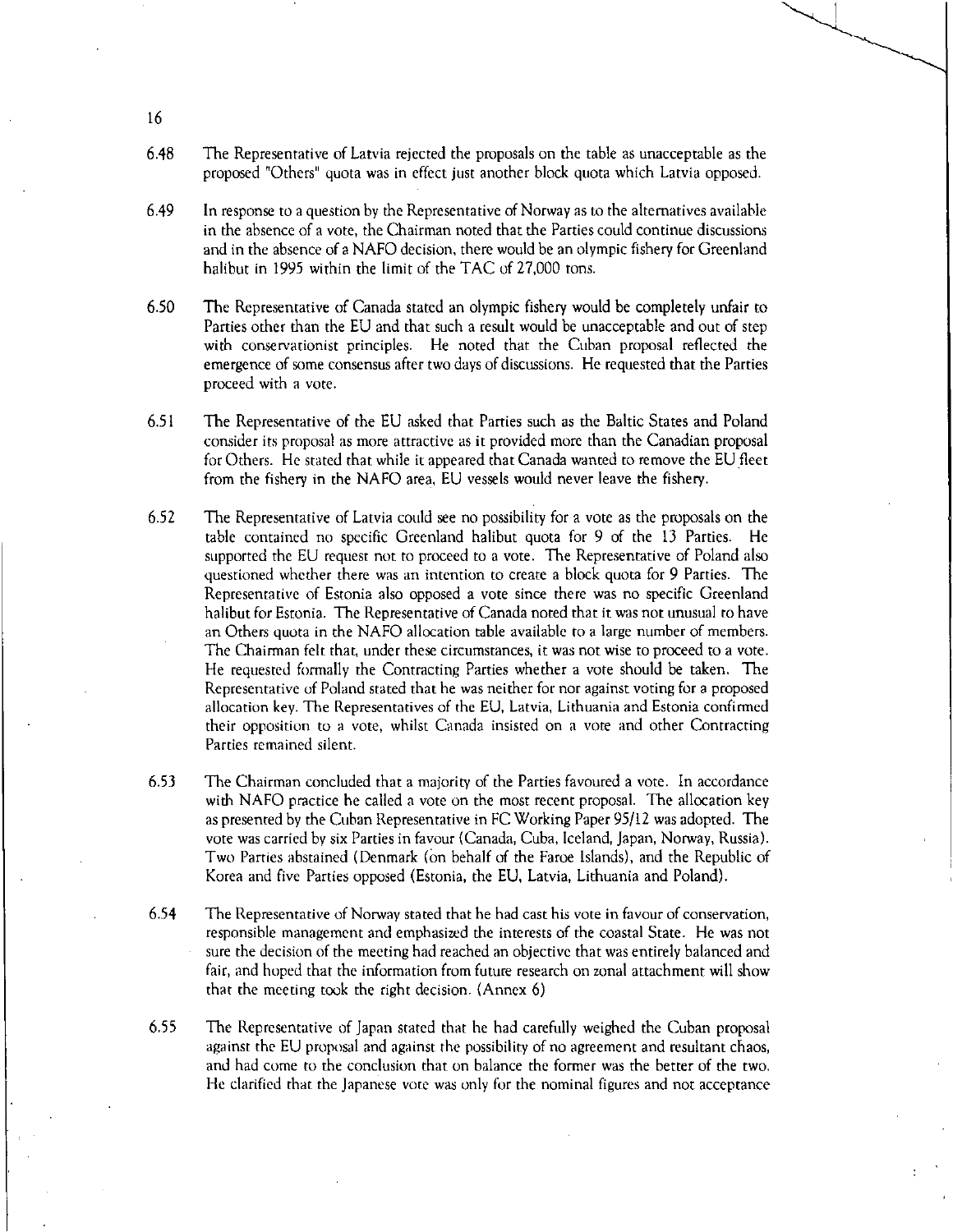of the formula, idea explained or the rights or interest of the coastal state beyond and in excess of the relevant provisions of the UNCLOS. He added that Japan's vote was out of compassion for Canadian coastal communities which had temporary lost all of their viable fishery resources within their EEZ. He further *clarified* that this decision was an interim measure for 1995 only and noted that the Commission would need to address this matter at its September 1995 meeting toward a more equitable solution by consensus (Annex 7).

- 6.56 The Representative of the EU thanked the Baltic States and Poland for not supporting the *Cuban proposal* and also Denmark (on behalf of the Faroe Islands) and Korea for abstaining on the vote. He always thought that compromise was possible. He regretted that Canada has chosen the path of confrontation and that NAFO now appears divided into two camps. It will be difficult for the EU to explain to its member states that they cannot fish in the NAFO area  $\cdot$  to a region in Spain where the unemployment rate is over 20%. The EU has always been open to collaborate with Canada when it wished to discuss its socio-economic problems. The EU will now consider its future course - it does not preclude the possibility of lodging an objection to this decision. He said that while other Parties are permitted access to the Canadian zone, Canada continues to discriminate against the EU in excluding it from allocations and denying it access to its ports.
- 6.57 The Representative of Latvia stated that there were no winners or losers among the Parties - but NAFO was the loser.
- 6.58 The Representative of Canada expressed concern that the EU statement did not coincide with the current facts. The NAFO Scientific Council had provided the basis for reduced catches and effort on Greenland halibut and these wamings were disregarded for years. The EU fishing practices in the NAFO area spoke for themselves. He concluded that Canada's fundamental concern was that *fishing effort* was kept in line with the TAC in 1995.
- 6.59 Canada stated to consider another proposal under this agenda item which would deal, inter alia, with the provisions of Part I, Section A.3 of the NAFO Conservation and Enforcement Measures which should continue to apply pending the entry into force of the Subareas 2 + 3 Greenland halibut quota share decision by the Fisheries Commission. The Chairman stated that: a) at last year's annual NAFO meeting, the Fisheries Commission adopted a decision on a TAC for Greenland halibut of 27,000 tons as reflected in the quota table (decision binding on all Contracting Parties). b) at this meeting a decision is adopted on the 1995 sharing of this TAC. Since the provisions of Part I. Section A.3 have to recur the respect of the TAC, those provisions continue to apply. The representative of Canada as well as Heads of delegations of other Contracting Parties were satisfied with this statement.

# 7. Allocation of quotas to Estonia, Latvia, Lithuania and Russia of the quotas fished by vessels from these Contracting Parties

7.1 The Representative of Latvia noted that at the 1992 NAFO Annual Meeting a block quota *equivalent* to *the* USSR's *share* of the NAFO TACs was allocated to Estonia, Latvia, Lithuania and the Russian Federation. Since 1992 Latvia and the other Baltic States have opposed the block quota and been seeking national quotas. He expressed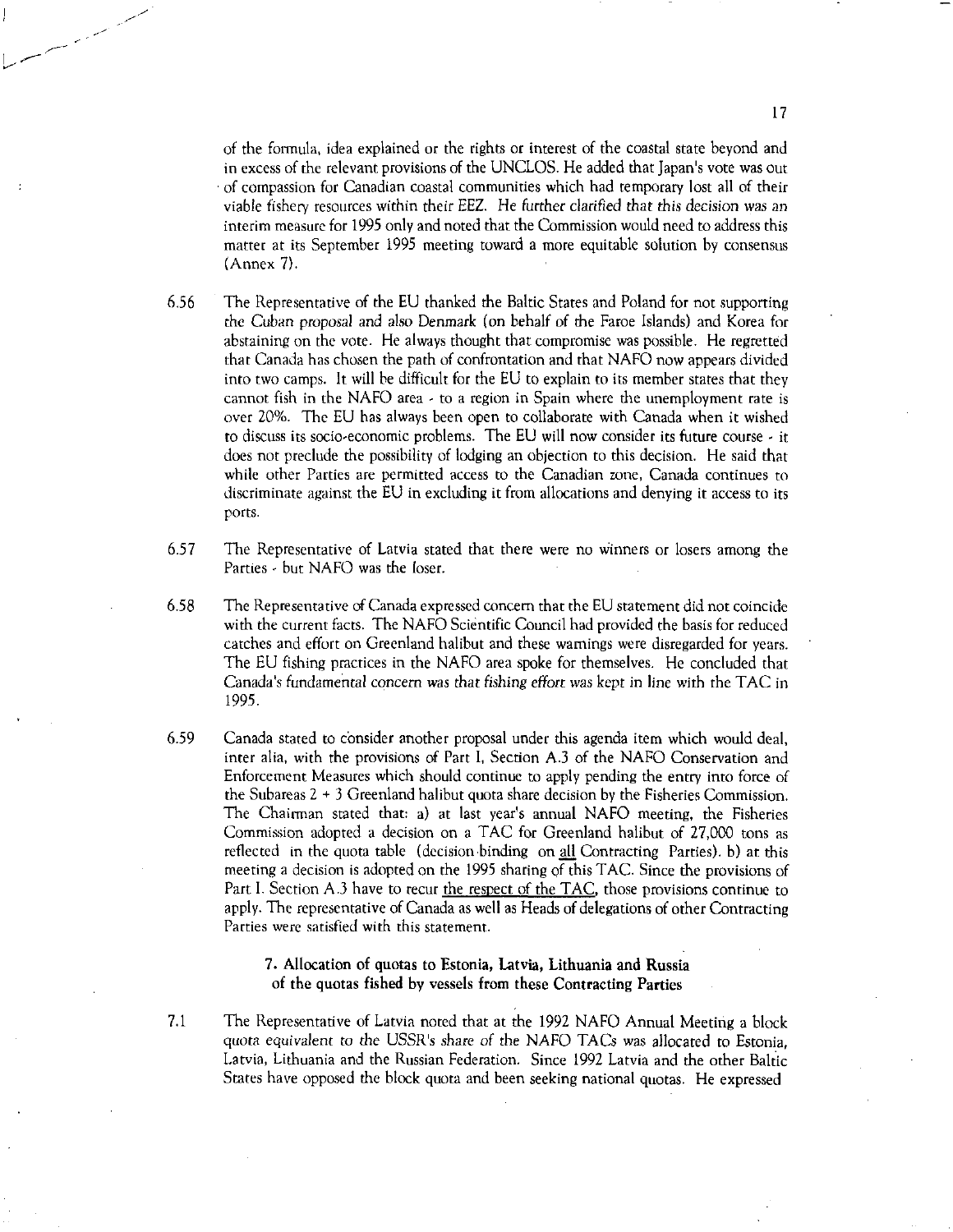dissatisfaction with the autonomous quotas declared by Russia for 1995. He asked that traditional catches be used as the basis for allocations of quotas among the four Parties in 1995.

- 7.2 The Representative of Estonia expressed surprise by Russia's notification of autonomous quotas within the NAFO block quota for 1995. This reflected an urgent need to resolve the allocation problem to avoid a competitive fishery in 1995. He proposed allocating the block quota among the four Parties on the basis of historic catches. The Representative of Lithuania stated that the Baltic States have a right to national NAFO quotas including quotas for Greenland halibut. He provided a table outlining the utilization of the redfish quota in the NAFO Regulatory Area by the Baltic States in 1993 which he stated provided a basis for allocating the block quotas (EC Working Paper 95/9).
- 7.3 The Representative of Russia stated that Russia was never satisfied with block quotas since their establishment in 1992. Russia has made numerous proposals over several stages of mediation to resolve this allocation problem however its efforts did not succeed. Russia declared autonomous quotas within the NAFO block quota for 1995, similar to 1994, following its objection to the block quota at the 1994 NAFO Annual Meeting. He noted that despite Russia's autonomous quotas in 1994, Russia did not catch in excess of the block quota established by NAFO. He did not find the Lithuanian proposal based on 1993 catches as equitable. He noted there was still a Russian proposal to distribute the block quota if NAFO is prepared to resolve this. He suggested that otherwise the issue be resolved among the four Parties concerned.
- 7.4 The Representative of Denmark (on behalf of the Faroe Islands) noted that NAFO has tried to resolve the matter with concrete proposals on the table however the efforts were stopped due to lack of interest. He could not envisage progress unless the four Parties resolve this among themselves.
- 7.5 The Chairman noted that the block quota could continue on the condition that it is respected. However with a possible competitive fishery for the stocks under block quota, he forecast possible problems. He invited all NAFO Parties to discuss ways leading to a allocation key for these stocks.
- 7.6 The Representative of the EU expressed sympathy and noted that all NAFO Contracting Parties should take responsibility to solve this problem. He noted that the block quota issue had some similarities to the Greenland halibut allocation issue.
- 7.7 The Representative of Russia stated he was open for a proposal which may of assistance but he did not see much similarity with the Greenland halibut situation. He added that he was prepared to discuss an allocation key for Greenland halibut and would not go along with a block quota for this stock.
- 7.8 A statement on agenda item #7 was tabled by Estonia, Latvia and Lithuania (Annex 8). The Representative of Russia objected to a line in this statement that suggested that "Russia is avoiding a constructive discussion" on this issue and replied that Russia has made considerable efforts to resolve this matter. The Representative of Estonia stated that it was clear that only Russia was blocking progress - Estonia had made a proposal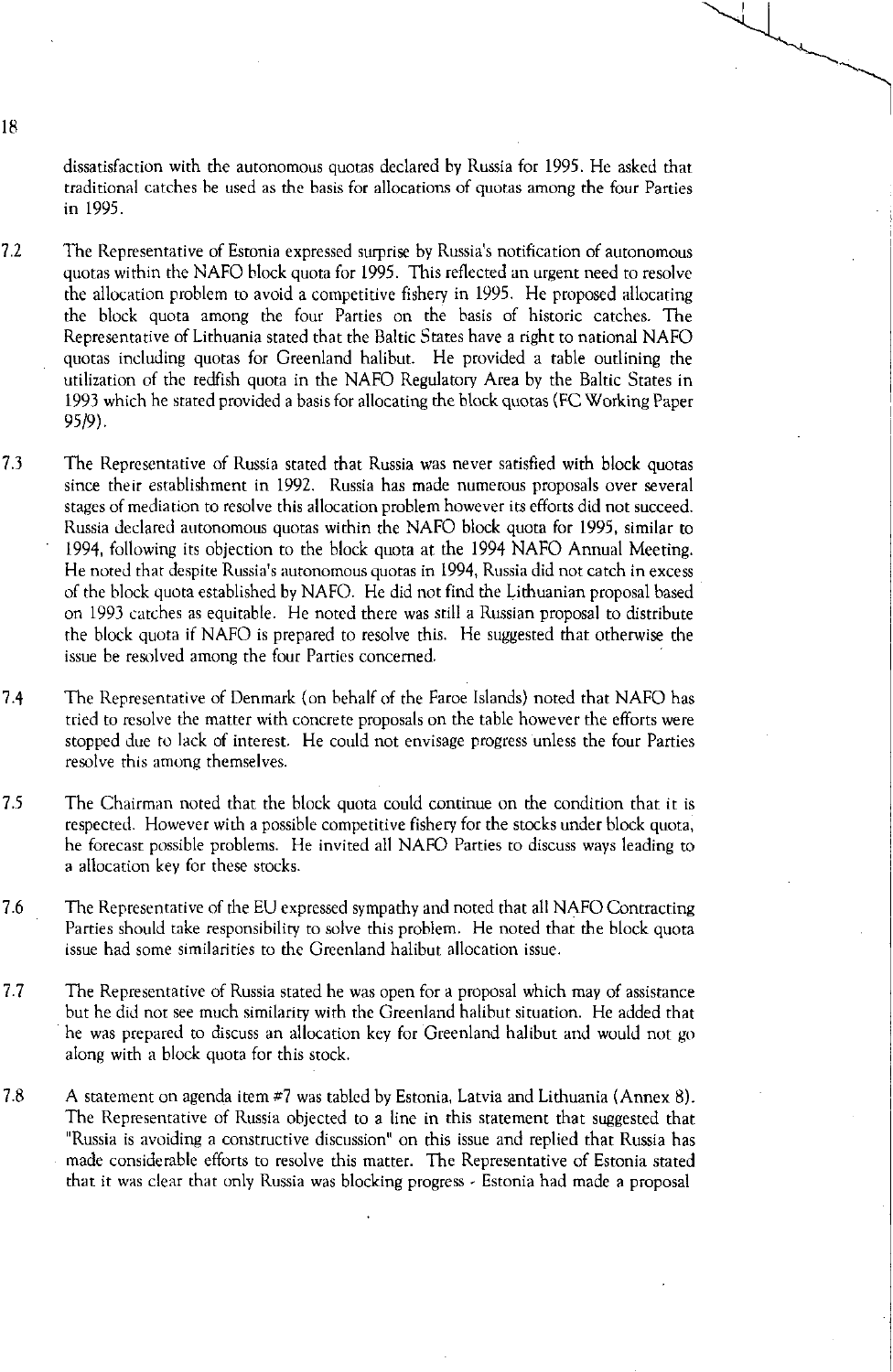basing allocations on historical catches which was blocked by Russia. He said that Russia's unilateral declaration of quotas was inconsistent with common practice in other international organizations.

7.9 The Chairman expressed the hope of being informed of further progress from the four Parties concerned.

# **8. Time and Place of Next Meeting**

8.1 The Chairman noted that the next Fisheries Commission meeting would be during the Annual NAFO Meeting September 11.15, 1995 in Dartmouth, Nova Scotia.

# **9. Other Business**

9.1 No other matters were considered.

### **10.Adjournment**

**10.1** The Chairman adjourned the meeting at 7:10 p.m. on February 1, 1995.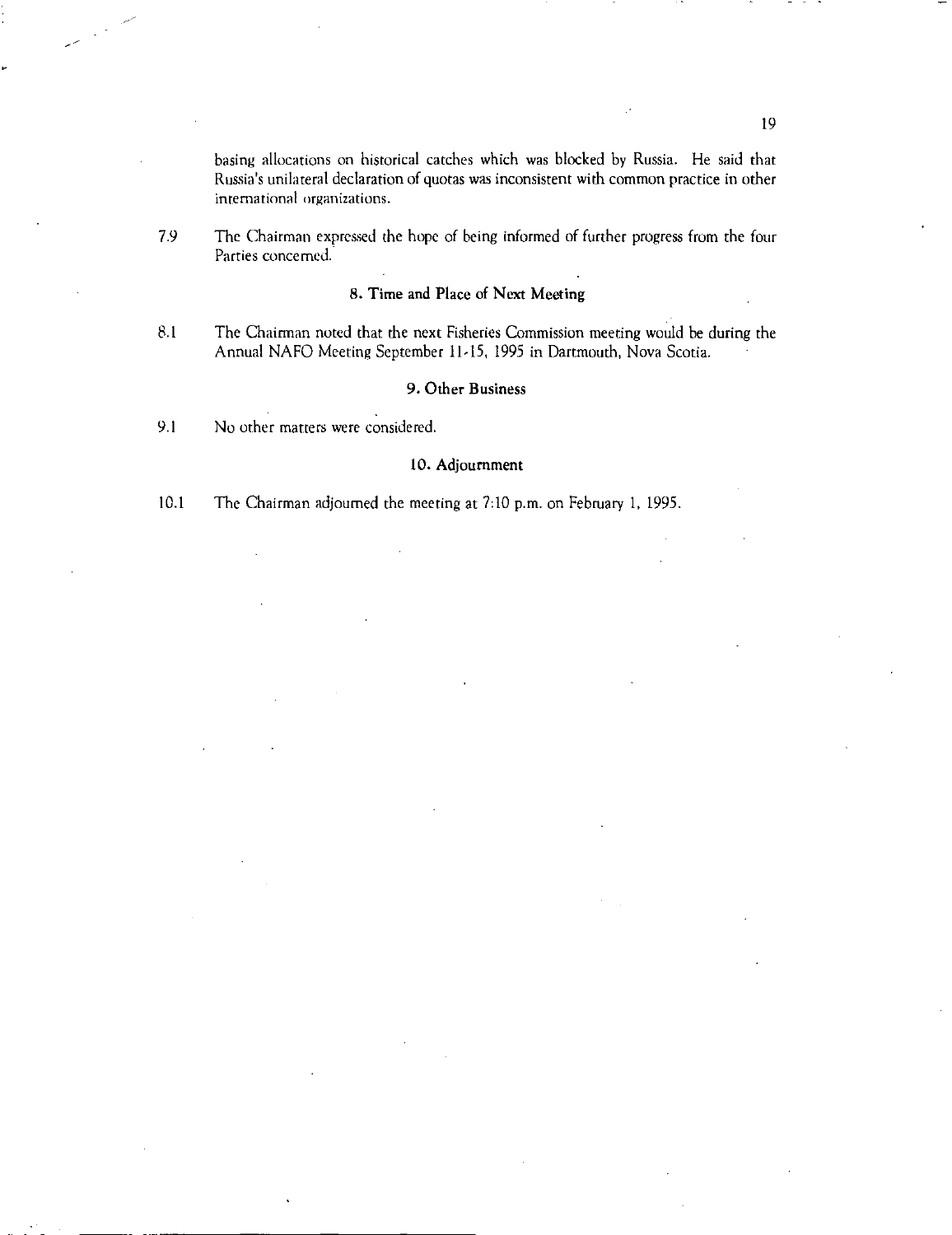# Annex 1. List of Participants

### CANADA

#### Head of Delegation

W. A. Rowat, Deputy Minister, Dept. of Fisheries and Oceans, 200 Kent Street, Ottawa, Ontario KIA 0E6

#### Representatives

W. A. Rowat (see address above)

#### Advisers

M. Allard, c/o Makiuik Corp., 650,32nd Avenue, 6th floor, LaChine, Quebec H8T 3K5

C. J. Allen, Resource Allocation Br., Fisheries Operations, Dept. of Fisheries and Oceans, 200 Kent St., Ottawa, Ontario K1A 0E6

B. Applebaum, Director.General, Dept. of Fisheries and Oceans, International Directorate, 200 Kent Street, Ottawa, Ontario KIA 0E6

J. W. Baird, Resource Allocation & Licensing, Dept of Fisheries and Oceans, P. 0. Box 5667, St. John's, Newfoundland AIC 5X1

J. S. Beckett, Director, Fisheries Research Br., Dept of Fisheries and Oceans, 200 Kent St., 12th Floor, Ottawa, Ontario KIA 0E6

W. R. Bowering, Science Div, Dept. of Fisheries and Oceans, Box 5667, St. John's, Newfoundland A1C 5X I

B. Chapman, Fisheries Association of Nfld. and Labrador, P. 0. Box 8900, St. John's, Newfoundland, AIR 3R9

D. Elie, Dept. of Fisheries and Oceans, 200 Kent St., Ottawa, Ontario KIA 0E6

R. Gelinas, International Directorate, Dept of Fisheries and Oceans, 200 Kent Street, Ottawa, Ontario KIA 0E6

D. L. Gill, International Directorate, Dept of Fisheries and Oceans, 200 Kent St., Ottawa, Ontario K1A 0E6

R. Glass, Dept of Fisheries and Oceans, 200 Kent Street, Ottawa, Ontario KIA 0E6

N. Craig, Unaaq Fisheries, 431 Gilmour Street, Ottawa, Ontario

C. F. MacKinnon, Marine Advisor, Groundfish and Seaplants, Nova Scotia Dept. of Fisheries, P. 0. Box 2223, Halifax, N. S. B3) 3C4

E. McCurdy, c/a FFAW/CAW, P. O. Box 10, St. John's, Newfoundland AIC 5H5

E. Mundell, Mission of Canada to the European Communities, Avenue de Tervuren, 2, B-1040 Brussels, Belgium

W. M. Murphy, Mersey Sea Foods, P. O. Box 1290, Liverpool, Nova Scotia BOT IKO

M. Rowe, Dept. of Fisheries and Oceans, 200 Kent St., 15th Floor, Ottawa, Ontario KIA 0E6

J. Roy, Ambassador, Mission of Canada to the European Communities, Avenue de Tervuren, 2, B-1040 Brussels, Belgium

M. Short, 15 Riverside Drive, Goulds, St. John's, Newfoundland

U. Snarby, M. V. Osprey I.td., 10 Waterloos St., Liverpool, Nova Scotia BOT 1KO

R. Steinbock, International Directorate, Dept *of* Fisheries and Oceans, 200 Kent Street, Ottawa, Ontario KIA 0E6

- K. Sullivan, Seafreez Foods Inc., 3 Dublin Rd., St. John's, Newfoundland A1B 2E5
- F. Way, Government *of* Newfoundland & Labrador, Confederation Bldg., Box 8700, St. John's, Newfoundland AIR 4J6

E. Wiseman, Director, International Fisheries, Atlantic, Dept. of Fisheries and Oceans, 200 Kent Street, Ottawa, Ontario KIA 0E2

#### CUBA

#### Head of Delegation

R. Dominguez, Cuban Fishing Fleet Representative, 1881 Brunswick St., Apt. 911, Halifax, Nova Scotia, Canada

#### Representative

R. Dominguez (see address above)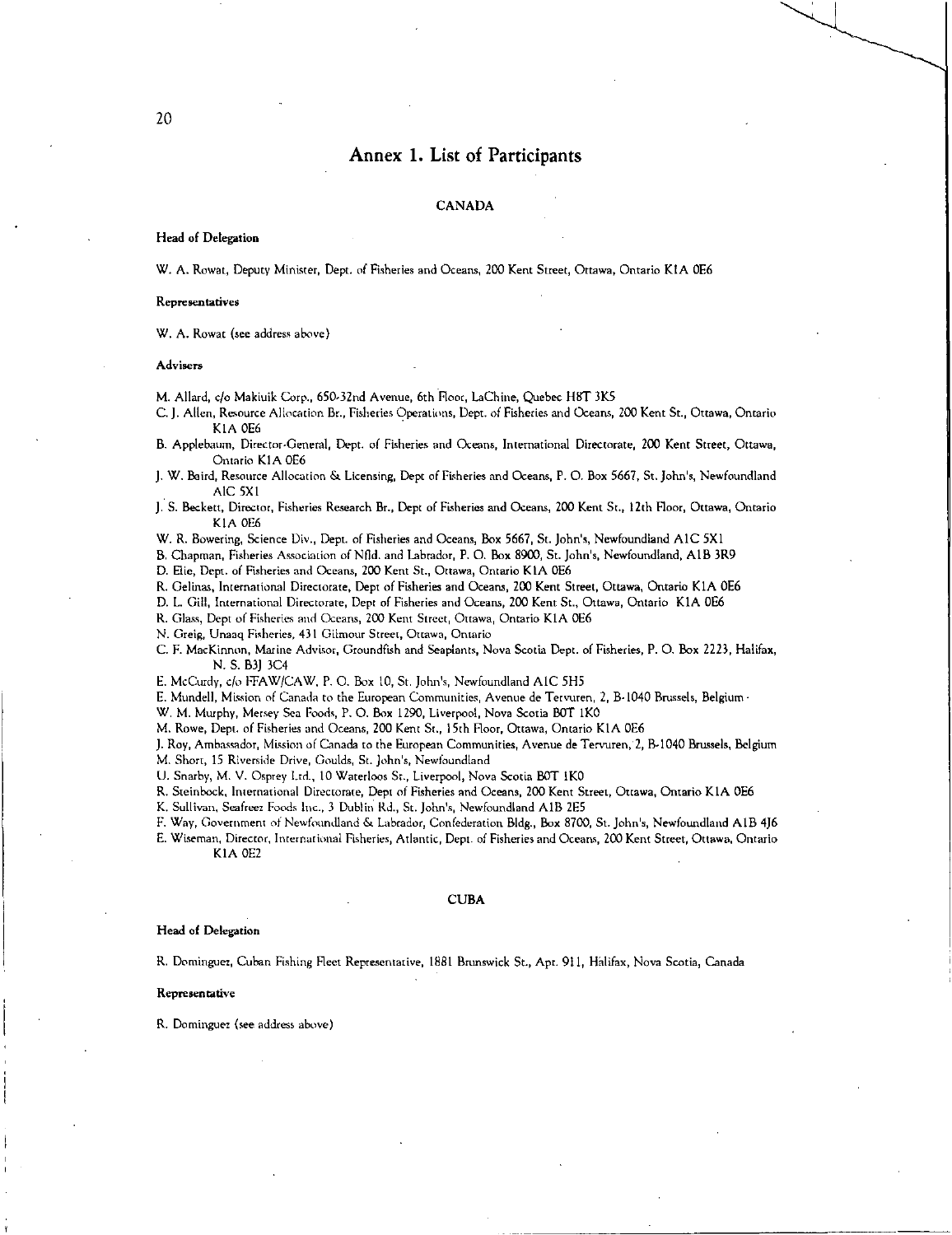#### Head of Delegation

K. Hoydal, Foroya Landsstyri, P. O. Box 87, FR-110 Torshavn, Faroe Islands

#### Alternate

بمعربه

K. P. Mortensen, Foroya Landsstyri, P. O. Box 87, ER-l10 Torshavn, Faroe Islands

#### Representatives

K. Hoydal (see address above) K. P. Mortensen (see address above)

#### Advisers

M. H. Pedersen, Ministry of Foreign Affairs, 2 Asiatisk Plads, 1448 Copenhagen, Denmark

#### ESTONIA

#### Head of Delegation

L. Vaarja, General Director, National Estonian Board of Fisheries, Lai Street 39/41, EE 0100 Tallinn

#### Representative

L. Vaarja (see address above)

#### Advisers

T. Lukk, Ravala Str. 9, EE.0l00 Tallinn

T. Roose, National Estonian Board of Fisheries, Lai Street 39/41, EE 0100 Tallinn

#### EUROPEAN UNION (EU)

#### Head of Delegation

M. Arnal, Commission of the European Union, 200 Rue de Loi, B.1049 Brussels, Belgium

#### Alternate

0. Tougaard, Commission of the European Union, 200 Rue de Loi, B-1049 Brussels, Belgium

#### Representative

M. Arnal (see address above)

#### Advisers

H. Koster, Commission of the European Union, Rue Joseph 11, 99, B-1049 Brussels, Belgium

- P. A. Curran, Directorate General for Fisheries, Commission of the European Union, Rue Joseph Il 99, 7/20, B-1049 Brussels, Belgium
- E. Penas, Commission of the European Union, DG XIV-B.1, ZOO, Rue de la Loi, 1049 Brussels

P. Heller, Commission of the European Union, Rue de la Loi 200, B-1049 Brussels, Belgium

D. Dunkley, Directorate General for Fisheries, Commission of the European Union, Rue Joseph II 99, B-1049 Brussels, Belgium

H. B. Baggendorff, Eurostat, Commission of the EU, Bailment Jean Monner, BP 1907, L.2920 Luxembourg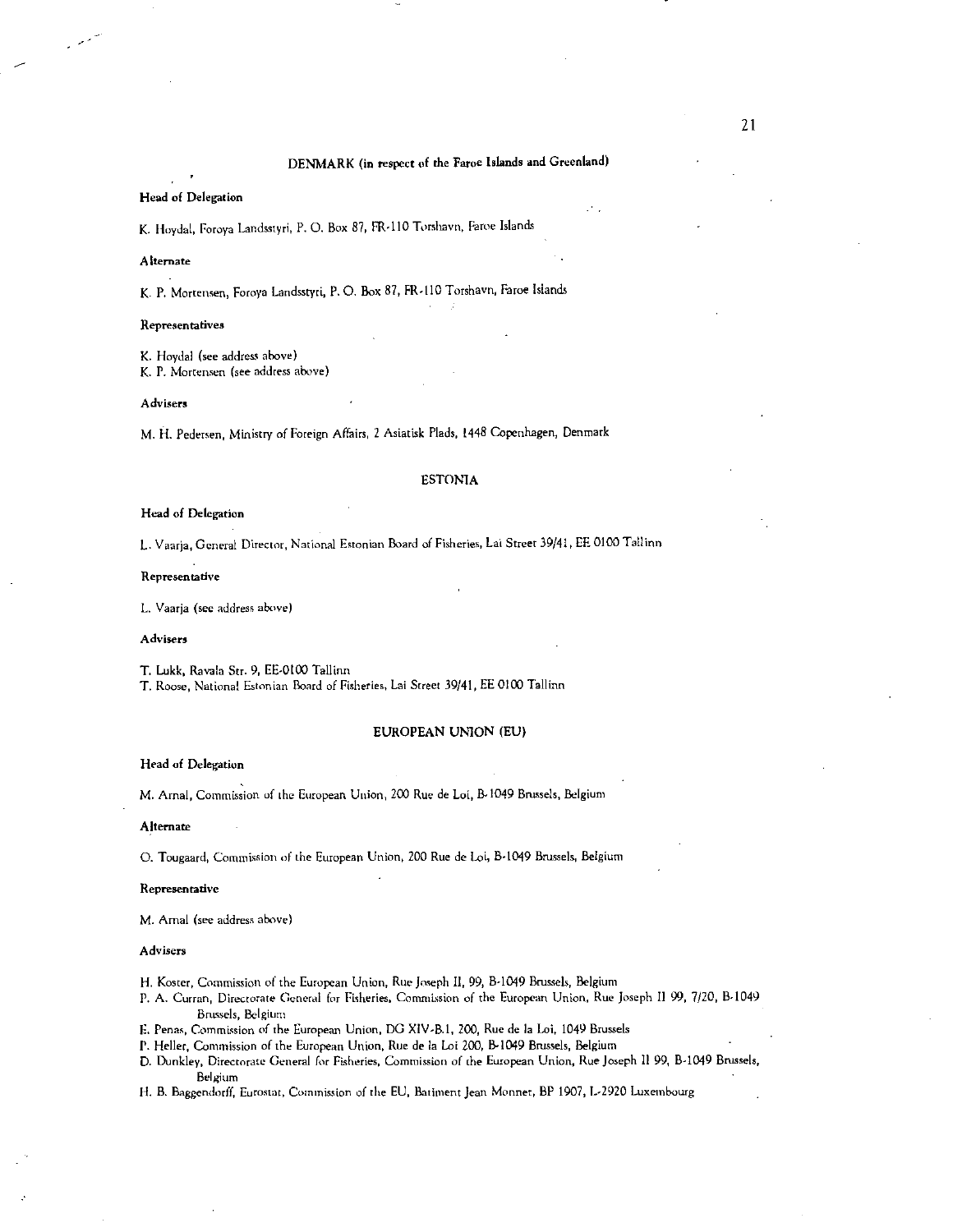22

- D. Cross, Eurostat, Commission of the EU, Batiment Jean Monnet, BP 1907, Luxembourg
- G. F. Kingston, Senior Assistant (Economic and Commercial Affairs), Delegation of the Commission of the EU, 1110-350 Sparks St., Ottawa, Ontario K1R 7S8
- G. Conrad, Federal Ministry of Agriculture, Rochusstr. 1, 53107 Bonn, Germany
- V. Cody, Council *of* the European Union, Rue de la Loi 170, B-1048 Brussels
- P. Frame, Council of the European Union, Rue de la Loi 170, B-1048 Brussels
- B. Bach, Repr. Permanente du Danemark, Rue D'Arlon 73, 1040 Brussels, Belgium
- J. F. Gilon, Ministere de l'Agriculture et de la Peche, Direction de Peche Maritimes, 3 Place Fontenoy, 75007 Paris, France
- N. Filippousis, Permanent Representationof Greece in the EU, Av. de Cortenberg 71, 1040 Brussels, Belgium
- A. McDaid, Permanent Representation of Ireland, Ave de Galilee 5 (Ste 22), Brussels 1030, Belgium
- R. Conde, Director General of Fisheries, Jose Ortega y Gasset 57, Madrid-18006, Spain
- I. Minguez Tudela, Permanent Representation of Spain to the EU, Brussels, Belgium
- M. I. Aragon, Jefe de Seccion, Jose Ortega y Gasset 57, Madrid-28006, Spain
- J. Herrero, Secretaria General de Pesca Maritima, Jose Ortega y Gasset, 57, 28006 Madrid, Spain
- J. R. Fuertes Gamundi, "ANAMER" y "ANAVAR", Puerto Pesquero S/N, Vigo, Spain
- A. R. Gordejuela, "ANAVAR", Puerto Pesquera, Vigo, Spain
- M. Iriondo, Avda. Ategarrieta, II, San Sebastian, Spain
- J. M. Liria, ANAMER, Puerto Pesquero S/N, Vigo, Spain
- J. L. Meseguer, Asociacion de Empresas de Pesca de Bacalao, Especies Afinesy Asociadas (ARBAC), Enrique Larreta 10, Madrid 28036, Spain
- E. deCardenas, Institute Espanol de Oceanografta, P. 0. Box 240, Santander, Spain
- M. H. Figueiredo, Direccao Geral das Pescas, Edificio Vasco da Gama, Alcantara, 1300 Lisbon, Portugal
- C. C. Southgate, Room 428, Nobel House, Ministry of Agriculture, Fisheries and Food, Smith Square, London
- C. Porro, UK Permanent Representation to the EU, Rond Point Robert Schumann 6, 1040 Brussels, Belgium

ICELAND

Head of Delegation

K. Skarphebinsson, Icelandic Mission to the EU, Rue Marie Therese 1, 1040 Brussels, Belgium

#### Representative

K. Skarphebinsson (see address above)

#### JAPAN

#### Head of Delegation

K. Yonezawa, c/o Fishery Division, Economic Affairs Bureau, Ministry of Foreign Affairs, 2-2-1 Kasumigaseki, Chiyoda-ku, Tokyo

#### Representatives

K. Yonezawa (see address above)

#### Advisers

- K. lianabsa, Deputy Director, International Affairs Div., Fisheries Agency, Government of Japan, l-2-1 Kasumigaseki, Chiyoda-ku, Tokyo
- T. Harada, Far Seas Fisheries Div., Fisheries Agency, Government of Japan, 1-2-1 Kasumigaseki, Chiyoda-ku, Tokyo
- K. Yokawa, Fishery Biologist, Distant-Water Groundfish Section, National Research Institute of Far Seas Fisheries, 5-7-1 Orido, Shimizu 424
- M. Yoshida, Japan Deepeea Trawlers Association, 601 Yasuda Bldg., 3.6 Kanda, Ogawa ,Cho, Chiyoda ,ku, Tokyo
- A. Karasawa, Mission of Japan to the EU, Av. des Arts 58, 1040 Brussels, Belgium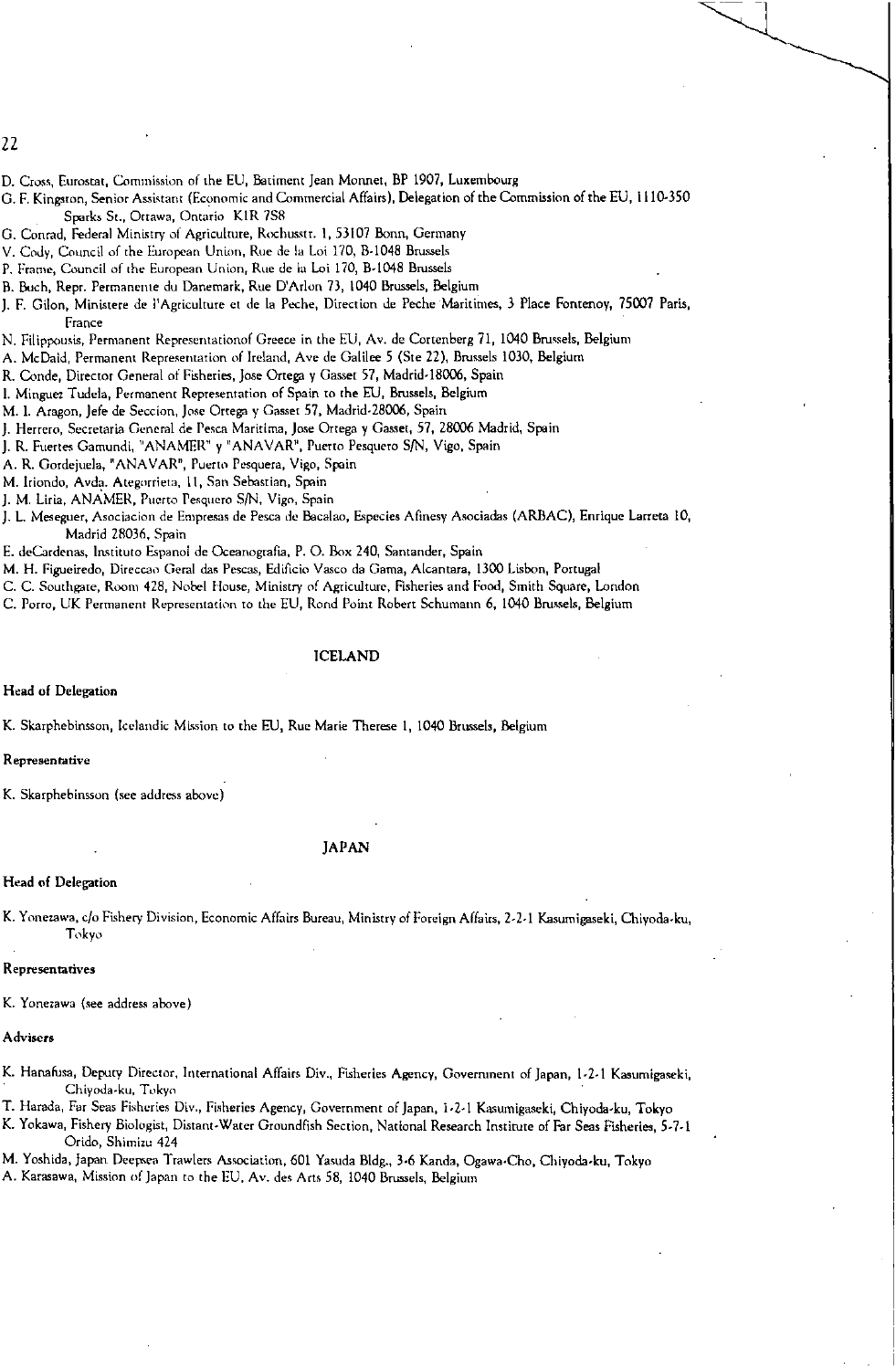#### **REPUBLIC OF KOREA**

#### **Head of Delegation**

**T. S.** Lee, Korean Mission to the EU, 173 Chaussee de la Hulpe, 1170 Brussels, Belgium

#### **Representative**

**T. S. Lee** (see address above)

#### **Advisers**

C. J. Choi, Korean Mission to the EU, 173-175 Chaussee de la Hulpe, 1170 Brussels, Belgium J. S. Heo, National Fisheries Administration, 19th Floor, Daewoo Bldg., 541, 5 Ga Namdaemoonro, Chung-Cu, Seoul

### **LATVIA**

# **Head of Delegation**

N. Riekstins, National Board of Fisheries, Ministry of Agriculture, 63, Kr. Valdemara Str., LV. 1142 Riga

#### **Representative**

N. Riekstins (see address above)

#### **Advisers**

D. Ozola, Embassy of Latvia, Sq. Nergote 1, Brussels 1200, Belgium

#### **LITHUANIA**

#### **Head of Delegation**

**A.** Rusakevicius, Deputy Minister-Director of Fisheries Dept, Ministry of Agriculture, 9, Juozapavichiaus str, Vilnius 2600

**•** 

#### **Representatives**

**A.** Rusakevicius (see address above)

#### **NORWAY**

# **Head of Delegation**

S. Engesaeter, Directorate of Fisheries, P. 0. Box 185, N-5002 Bergen

#### **Representative**

S. Engesaeter (see address above)

#### **Adviser**

**L.** Gronnevet, Norwegian Mission to the EU, Rue Archimede 17, 1040 Brussels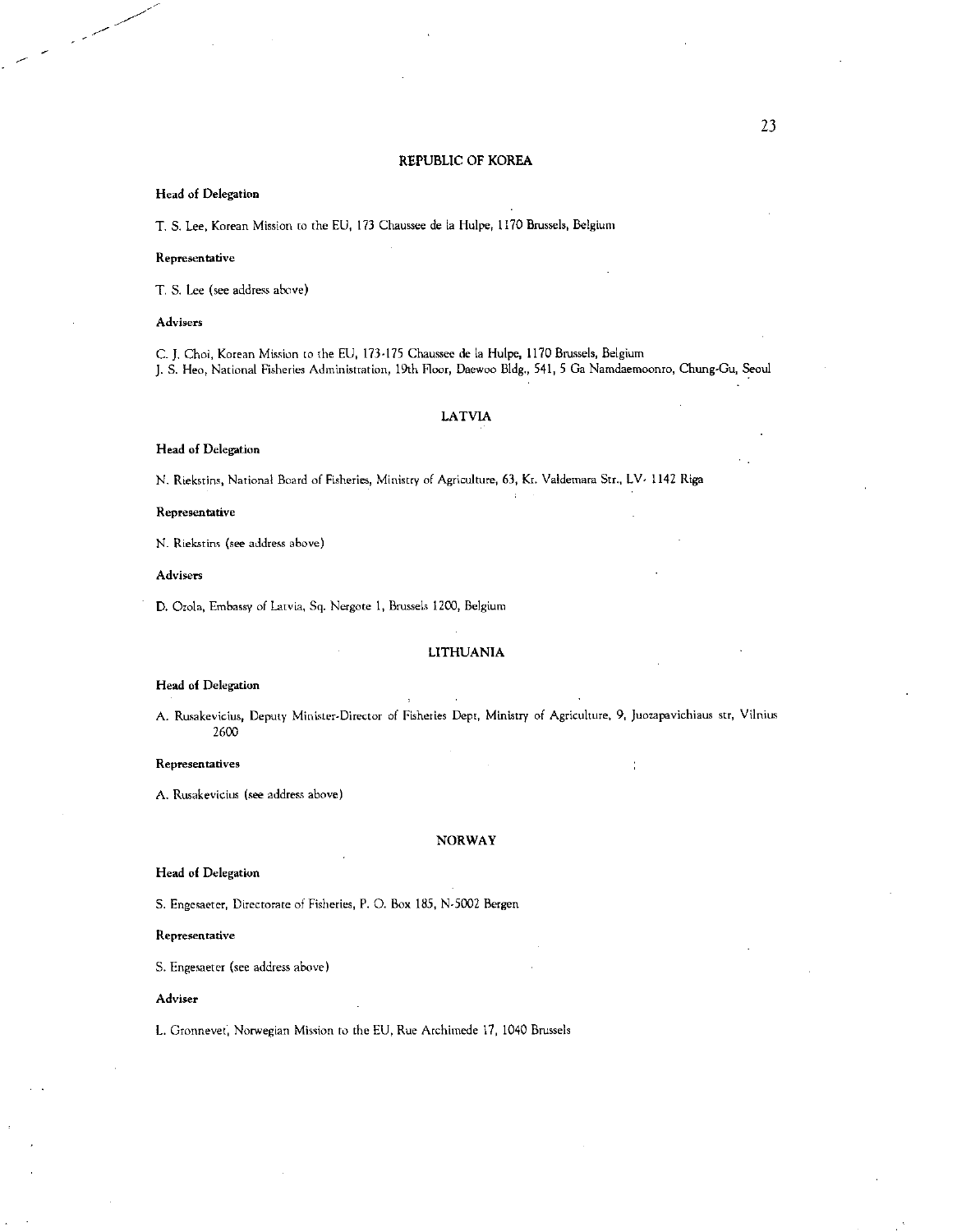#### POLAND

#### Head of Delegation

J. L. Kleniewski, Director, Sea Fisheries Dept, Ministry of Transport and Maritime Economy, Chalubinski 4/6 Str., 00-928 Warsaw

#### Representative

J. L. Kleniewski (see address above)

Advisers

L. Dybiec, Ministry of Transport and Maritime Economy, Sea Fisheries Dept., Chalubninski 4/6 Str., 00-928 Warsaw R. Gajerski, Polish Mission to the EU, 18 Av de l'Horizon, 1150 Brussels, Belgium

### RUSSIA

#### Head of Delegation

V. Fedorenko, Chief, Department of International Cooperation, Fisheries Committee of Russian Federation, 12 Rozhdestvensky Boul., Moscow 103031

#### Representative

V. Fedorenko (see address above)

#### Advisers

C. V. Goussev, Fisheries Committee of Russian Federation, 12 Rozhdestvensky Boul., Moscow 103031

E. Samoilova, Polar Research Institute of Marine Fisheries and Oceanography (PINRO), 6 Knipovich Street, Murmansk 183763

V. P. Torokhov, Sevryba Co., Murmansk, 183000

F. M. Troyanovsky, Director, Knipovich Polar Research Institute of Marine Fisheries and Oceanography (PINRO), 6 Knipovich St., Murmansk 183763

#### SECRETARIAT

Dr. L. I. Chepel, Executive Secretary F. D. Keating, Administrative Assistant

B. J. Cruikshank, Senior Secretary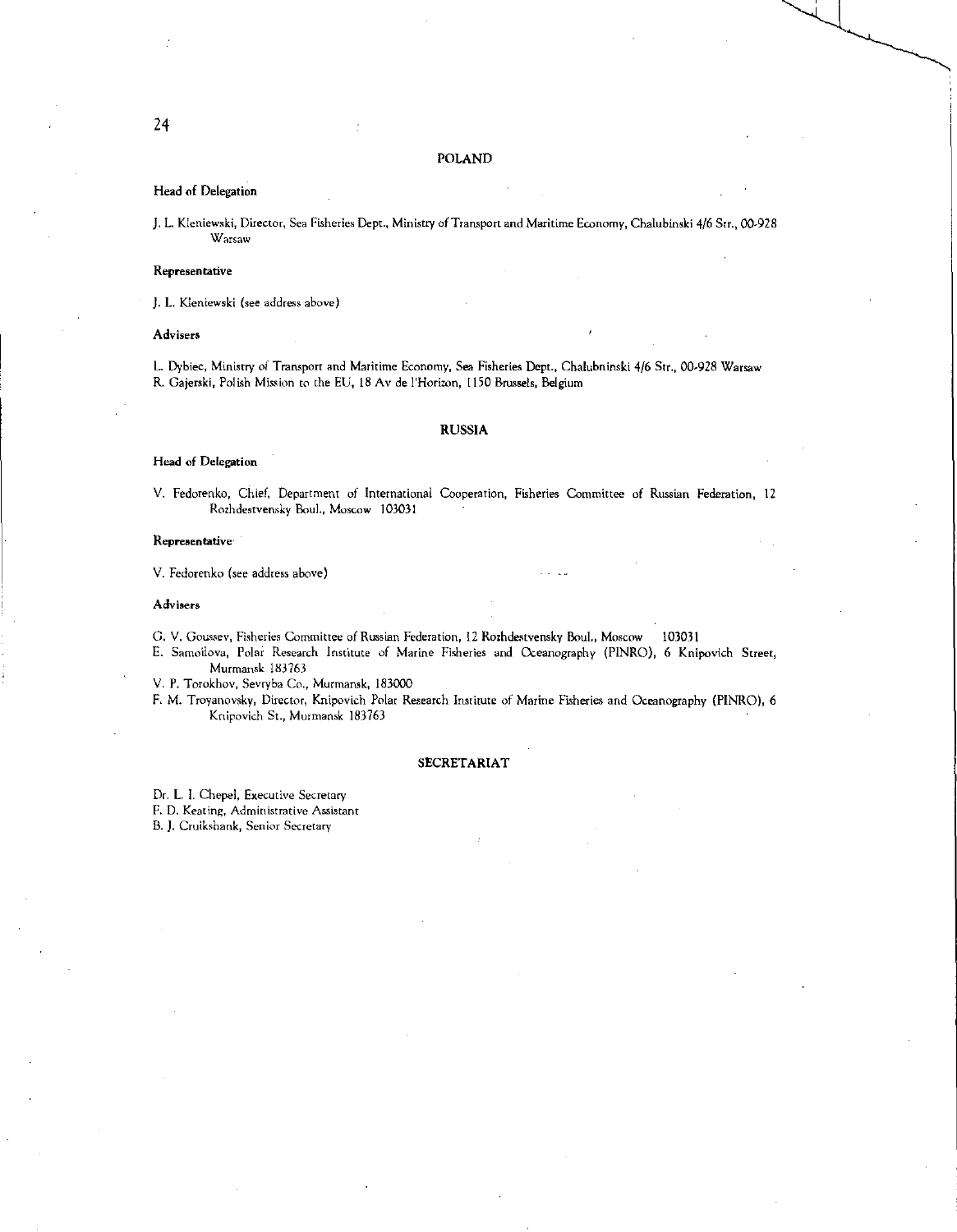# Annex 2. Agenda

- 1. Opening by. the Chairman, H. Koster (EU)
- 2. Appointment of Rapporteur
- 3. Adoption of Agenda
- 4. Admission of Observers
- 5. Publicity
- 6. Allocation of quotas (metric tons) for 1995 of Greenland halibut in subareas 2 + 3 of the NAFO Convention Area to Contracting Parties
- 7. Allocation of quotas to Estonia, Latvia, Lithuania and Russia of the quotas fished by vessels from these Contracting Parties

8. Time and Place of Next Meeting

9. Other Business

 $\sim$ 

10. Adjournment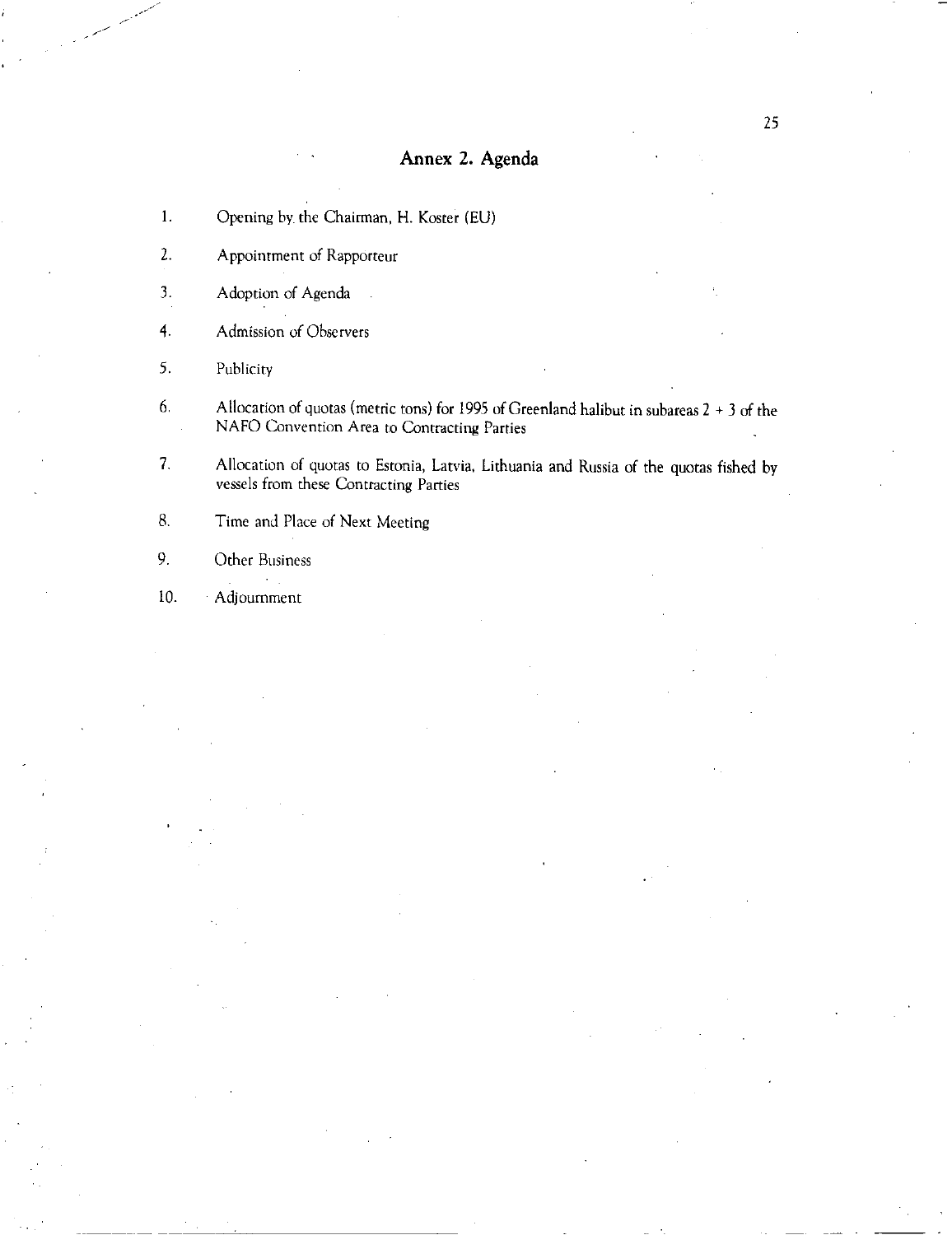# Annex 3. Opening Statement by the Head of the Canadian Delegation

- Mr. Chairman, the main purpose of this meeting is to decide on an equitable quota sharing arrangement in 1995 for the 27,000t TAC for 2+3 Greenland halibut established at the NAFO Annual Meeting last September.
- This is a new type of issue for NAFO. This is the first time since the establishment of NAFO that an additional stock has been brought under NAFO management, and accordingly the first time NAFO has had to establish a "key" for quota sharing. Canada has prepared a Geographic Information Systems or GIS presentation to illustrate what we regard as the key issues and the rationale for an equitable distribution of the 2+3 Greenland halibut stock. I would ask for the attention of all delegates for a few minutes to *review* this presentation.

### SUBSTANTIVE STATEMENT AFTER GIS PRESENTATION

• As explained in the presentation, there are a number of factors and considerations Canada believes are particularly relevant in our decision this week. I would like to review these briefly:

# Catch History

- Traditionally this Greenland halibut fishery has taken place inside Canada's 200-mile limit. Catch statistics going back several decades show Canada as the predominant country fishing 2+3 Greenland halibut. If one looks at the period from 1977 to 1993, 73% of the catches were taken inside the Canadian zone.
- From the time the Canadian 200-mile zone came into effect in 1977 until 1987, there was no directed fishery for Greenland halibut outside 200 miles.
- Catches in the NAFO Regulatory Area in the most recent years are obviously not traditional and probably only possible as a result of a current anomalous biomass distribution. These catches are a very recent development, the result of the closure of other fisheries in the Northwest Atlantic and off Africa, and reflect no long term dependence on this stock. This Organization should take into account that the very high catches of recent years took place despite the advice of the NAFO Scientific Council starting in 1989 that indicated catch and effort should be reduced; on the other hand, recent decreases in catches by some Parties reflected their concern to listen to the scientific advice, and reduce their catches and effort.
- Given the clear warnings of the Scientific Council over the years, one way to take this factor into account would be to eliminate the most anomalous years - 1992 and 1993 from the base period we will use to determine quota shares. This would eliminate the catches inside 200 miles, because they are not representative of past history and outside because these catches were contrary to NAFO scientific advice. If we did this we would calculate that about 90% of the total 2+3 Greenland halibut catches from 1977 to 1991 were taken inside the Canadian 200-mile fishing zone.
	- In Canada's view, the elimination of these two years from the base period we will use to determine quota shares is warranted for the reasons I will set out in a moment.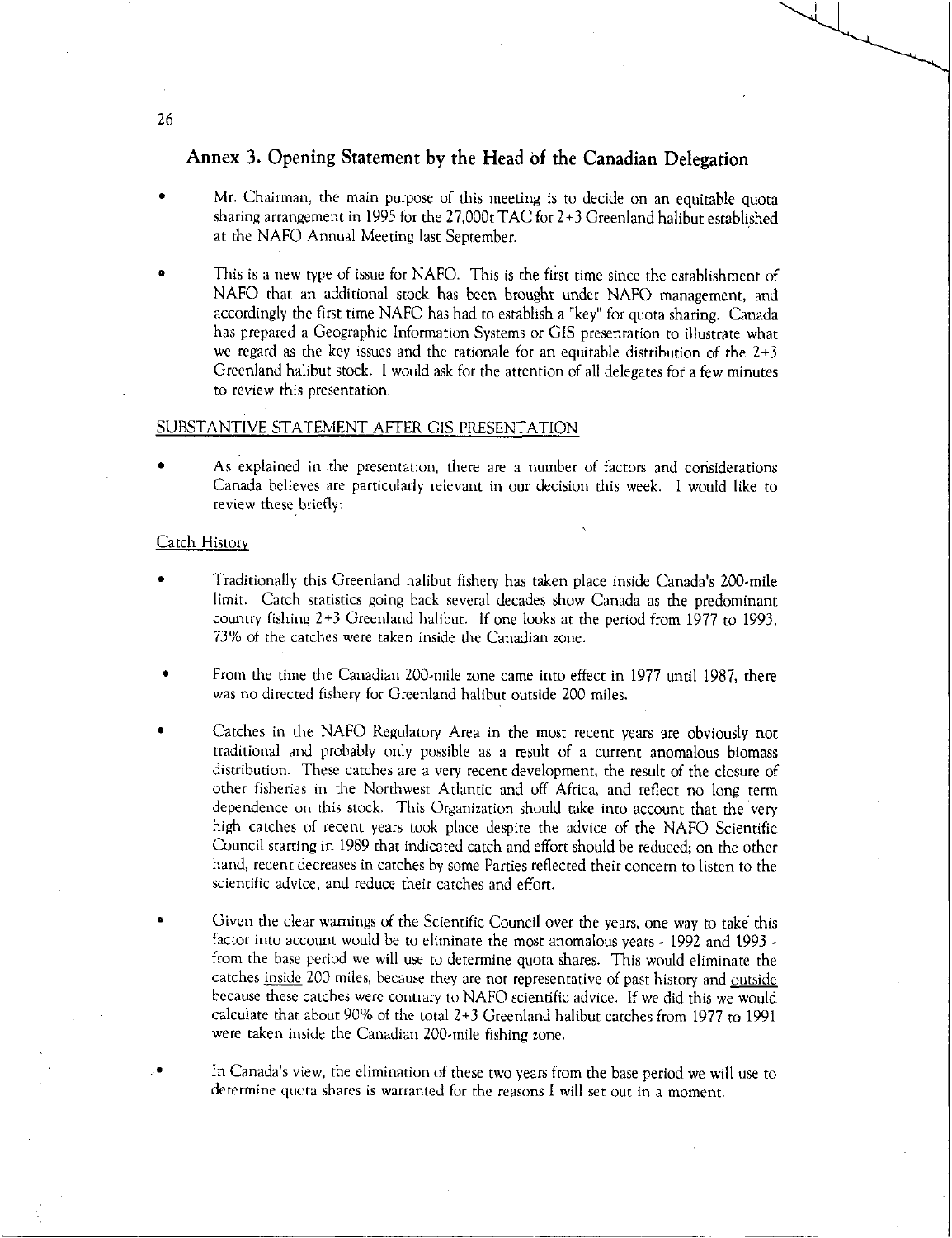### Habitat

- The fact that until 1987 there was no directed fishery for Greenland halibut outside 200 miles reflects the fact that the normal concentration of the biomass was inside 200 miles, which is where most of the Greenland halibut habitat is located.
- During the late 1980's there was a change in environmental conditions which apparently caused much of the Greenland halibut biomass to shift towards the deeper slope waters beyond 200 miles.

Many scientists consider this a temporary phenomenon. There were signs in the 1993 survey that the biomass is shifting back towards its normal location.

- Any quota sharing decision that NAFO takes for this stock must be based on the normal stock distribution and not a short-term anomaly.
- As shown in the GIS, 78% of the habitat where Greenland halibut is found is inside Canadian waters. This should also be reflected in NAFO's decision on equitable sharing of the Greenland halibut TAC.

# **Community Dependence**

- We presented a map and table in the GIS which showed the Canadian communities which received 2+3 Greenland halibut landings over the past 20 years or so. This demonstrates the traditional dependence of Canadian coastal communities on the 2+3 Greenland halibut resource. As noted in the presentation, the number of Canadian vessels dependent on this stock were literally in the hundreds.
- As must be obvious to all of you, the  $2+3$  Greenland halibut fishery is not new for Canada. We did not start this fishery when most other NAFO-managed stocks were in serious decline or under moratoria. Canadians have fished this stock and have been dependent on this stock for many decades even when there were many other commercially viable fisheries to pursue in the Canadian zone.

### Individual Parties' Responses to NAFO Scientific Council Advice

The presentation referred to past NAFO Scientific Council advice for 3LMN Greenland halibut calling for strong and cautionary conservation measures. In particular the June 1992 report summarized several important points, some of which were first reported in 1989:

- Catches should be reduced;

-,Fishing effort should not be concentrated on one part of the stock;

- Almost all fisheries on this stock are catching individuals which are mostly immature;

- Concern was expressed about possible over-exploitation.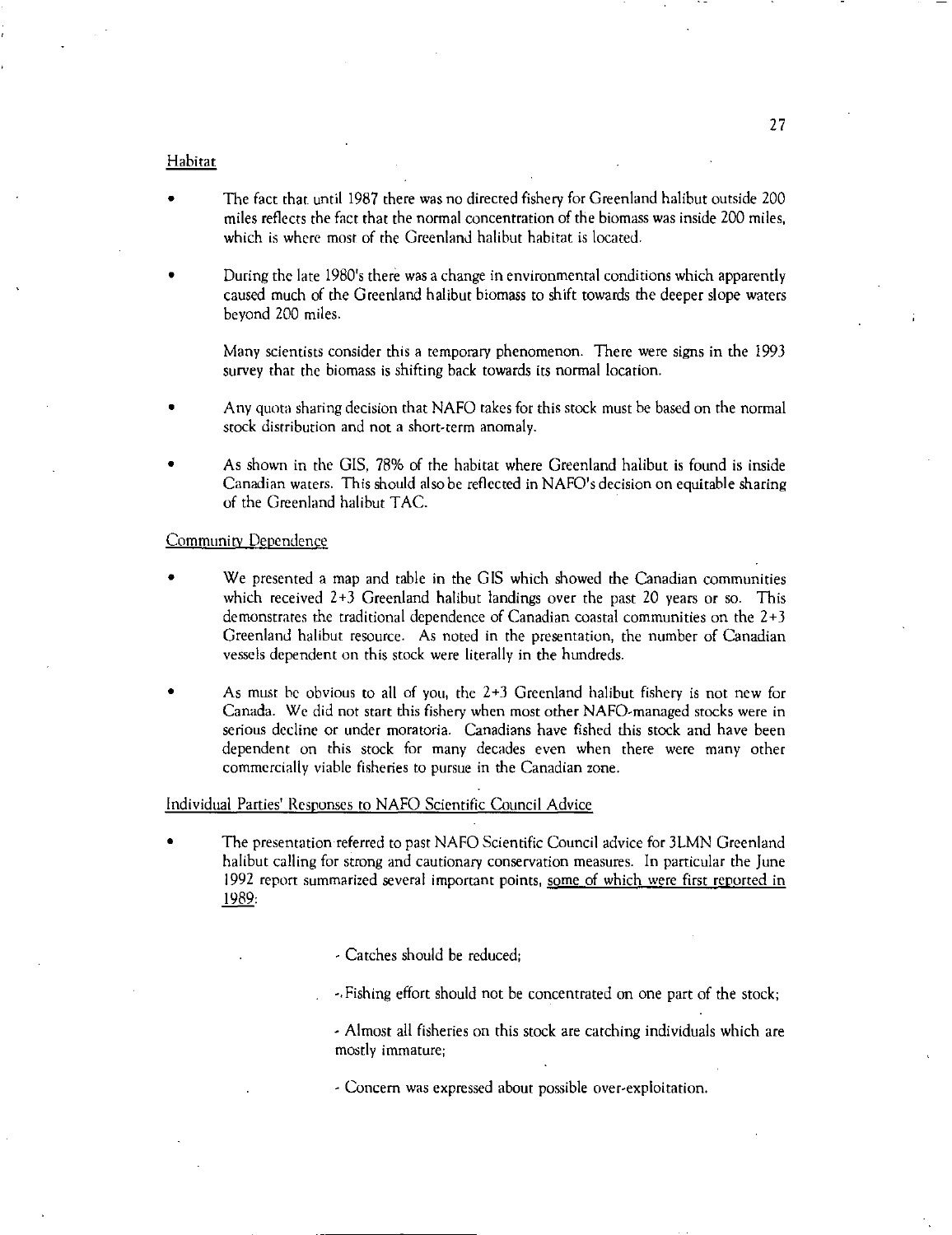- In 1992 and 1993 Canadian catches were significantly lower than in previous years. This was not just because of poor abundance in traditional fishing areas. This was also the result of our conservation concerns in light of the NAFO Scientific Council advice, and action taken to restrict fishery effort. In 1994 Canada immediately responded to the even stronger warnings of the NAFO Scientific Council in June of that year by substantially reducing the TACs it had already set for 2+3 Greenland halibut and further restricting access in these areas.
- While Canada and some other Parties, in response to the scientific advice, restrained their fisheries, as we all know, the EU's Greenland halibut fishery has increased substantially since 1990.
- As I have indicated, it is Canada's view that counting EU catches in 1992 and 1993 in the establishment of a sharing arrangement would be inequitable. In effect, it would reward those that did not follow scientific advice and fished the stock without regard to conservation concerns, and it would penalize those Contracting Parties that constrained or reduced their effort in response to the scientific advice.

### Investment in Scientific Research

• Finally, we believe that NAFO should look at Parties' long-term commitment to this stock. A salient factor in determining allocations should also be the contribution to the scientific research on this stock over the years. There are only a small number of Parties that have put in the efforts and dollars in this regard.

### THE PROBLEM OF THE EU SHARE

- I could not come to a conclusion without referring to the difficult issue of what should be the EU share. The amount to be distributed among the other NAFO members should be less difficult.
- The EU, as we all know, has had by far the highest share of recent catches, reaching extraordinarily high levels of 45,059t in 1992 and 44,448t in 1993. I have referred to these catches as anomalies, as obviously they are. It is distressing to see that the EU reported catches of 41,201t of Greenland halibut to the end of November 1994 demonstrating the EU continued its effort and catches at even higher levels despite the strong warnings in the recent Scientific Council advice. This month, January 1995, there are five more Spanish vessels directing for Greenland halibut than during the same period last year and nine more than in January 1993.
- We are proposing a share of the TAC for the EU based only on its catches before 1992. I know this will represent a very significant reduction from their recent very high levels of catch. However I think that most representatives here will recognize that those high levels of catch cannot be reflected in any equitable sharing agreement. They are, in fact, a contributing factor to the present poor state of the biomass, and the reason that NAFO has had to reduce the total catch to the low level of 27,000t, reducing the levels available for all of us.
- An equitable share must be available for other Contracting Parties with a serious interest in catches of this resource. We would not propose a distribution key at this time. We would like to consult with other NAFO Parties in developing a proposal on this.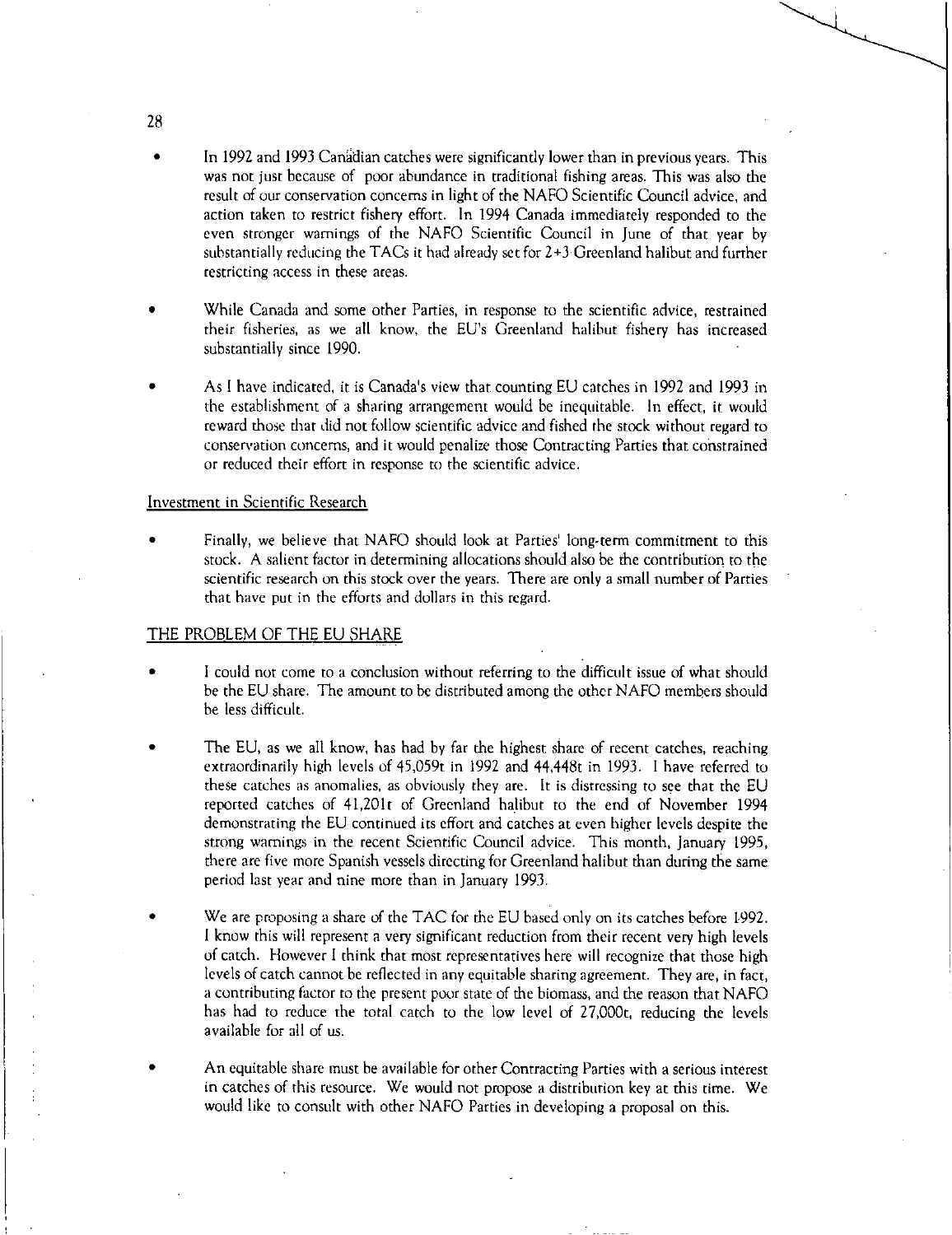### **SUMMARY**

- Canada's primary objective is the conservation of the Greenland halibut stock. Our primary goal for this meeting is to ensure that a quota sharing arrangement is established, together with accompanying control measures, to ensure that catches for 1995 stay within the 27,000t limit established at the NAFO Annual Meeting.
- We also have another goal, Mr. Chairman, related to the interests and dependence of our fishermen and that is, as I have indicated, that the sharing arrangement we develop at this meeting give them their fair share.
- Mr. Chairman, while Canada can ... with justification ... claim 89% of the Total Allowable Catch, we are not doing so. Rather, Canada is limiting its claim to 75% in order that more is available for distribution among Contracting Parties. This is amply supported by Canada's traditional catches, the share of the Greenland halibut habitat found inside the Canadian zone, the significant coastal community dependence, the fact that Canada took measures to restrain its Greenland halibut fisheries in response to the NAFO Scientific Council's conservation concerns, and in light of Canada's investment in scientific research surveys on this stock of traditional importance to Canada.
- Therefore, in summary Canada proposes that the sharing arrangement be as follows:
	- 75% for Canada

ووالم

25% for other NAFO members, but we believe that a significant share of this should go to NAFO members other than the EU. The distribution key would be developed during the course of these meetings.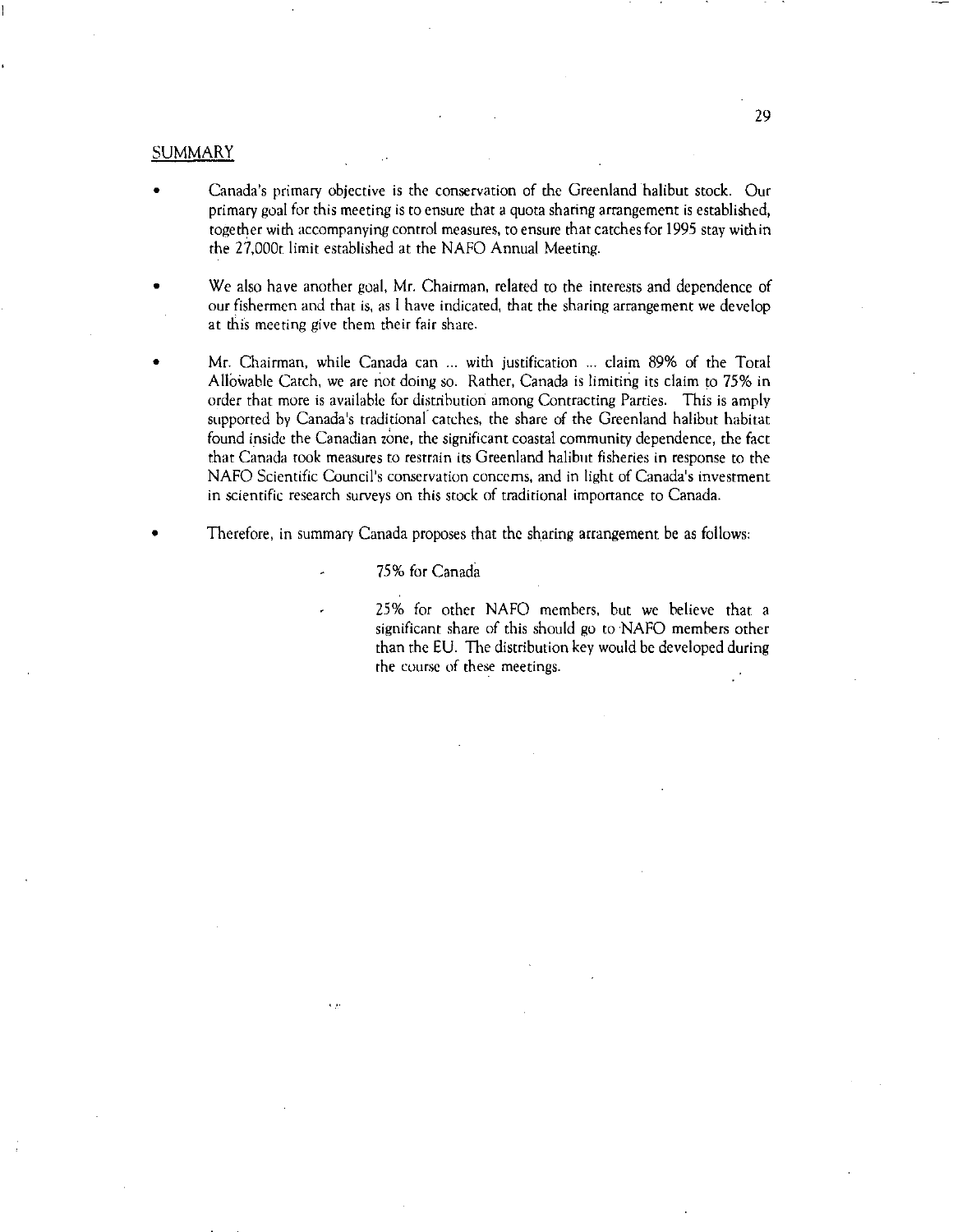# Annex 4. Opening Statement by the Delegate of Norway

The Norwegian Delegation is committed to work for an allocation of the established TAC for Greenland Halibut. Our aim is that the Commission during this meeting is able to develop and agree to a key for sharing the TAC among the Contracting Parties.

A process where each party ask for a share and the individual shares add up to more than 100% will not necessarily give the best results.

Instead a more fruitful approach, in our opinion, is to start by discussing which elements that should be considered when establishing an allocation key. Then, as a next step, it should be discussed which weight that should be attached to the various elements. Result of such an exercise will he a formula which will give a share to each Contracting Parry .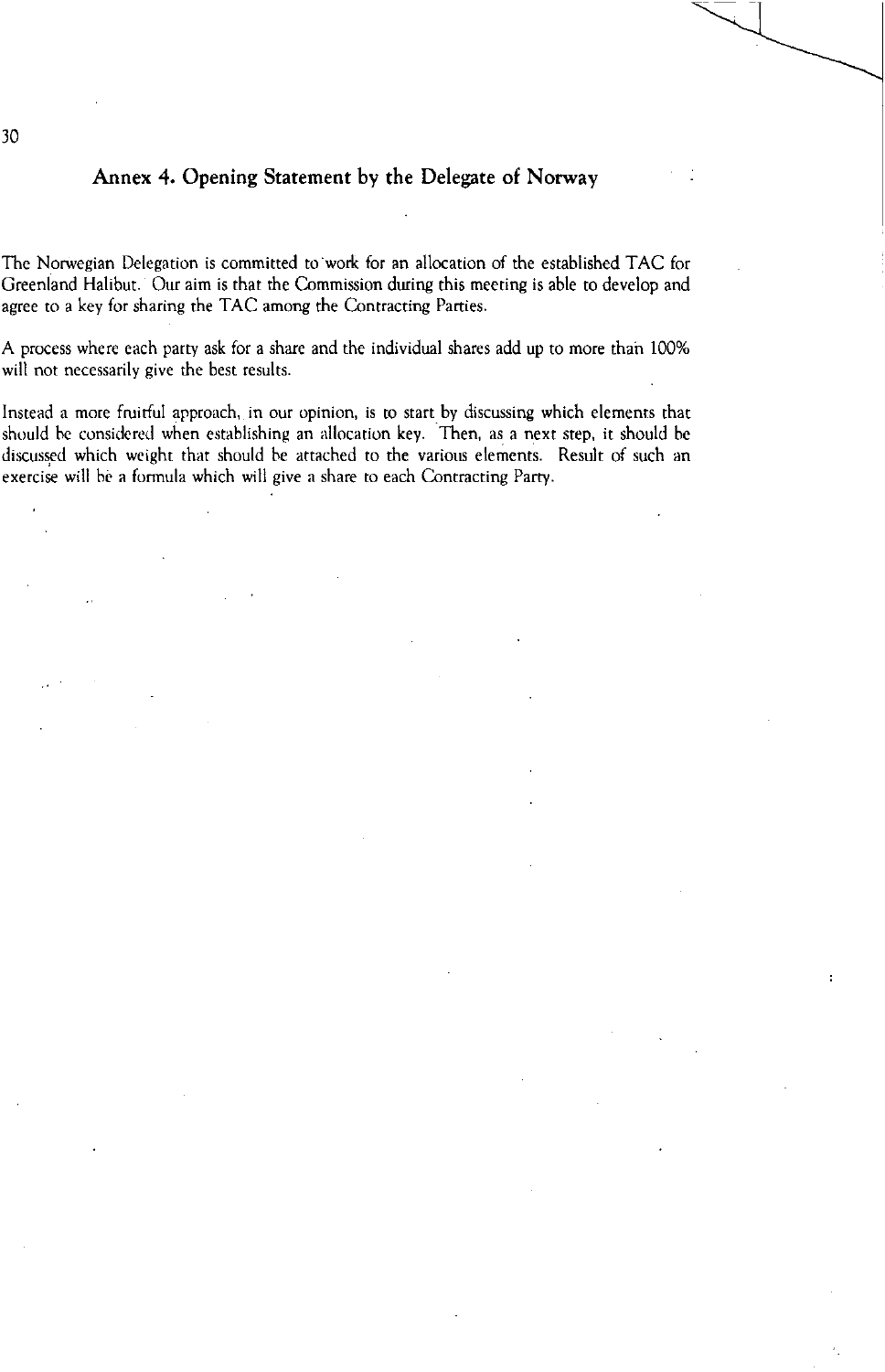# Annex 5. Statement by the Delegate of Russia

The Russian delegation would now like to express its position concerning the Greenland halibut resource.

In late' sixties Russia was the first to initiate research of G. halibut on the continental 1. slope *of the* Northwest Atlantic and was the first to discover commercial concentrations of this species which have been supporting fisheries until now. Since that time until 1993 Russian research vessels carried out scientific surveys and conducted monitoring of the G. halibut stock: Russian data are still used as a basis for evaluation of the stock status and for recommendations to harvest it in a rational way. Since 1968 Russia conducted more than 70 research cruises to investigate the stock and total costs associated with this research have been estimated at more than \$35 mil USD.

2. Bearing in mind that the G. halibut stock in the Northwest Atlantic is an integral stock, Russia has always been committed to conducting fisheries for G. halibut in the NAFO Convention Area on the basis of established TAC and fished quotas allocated to it. Low Russian activity in the G. halibut fishery in NAFO Regulatory Area from early 90s onward reflected our concern to conserve the stock in the situation when scientific recommendations for a TAC were unavailable and at the same time in the light of warning expressed by Scientific Council in connection with a decline of the G. halibut biomass.

3. Before 200-mile limits had been established (1967-1976) the G. halibut catch by Russia was 36.4% *of* the total catch in all NAFO subareas and 27.2% of the SA 2+3 catch. For the whole period of the G. halibut fishery from 1967 to 1992, the Russian catch was 20.0% and 16.8% of the total catch respectively. Thus, taking into consideration the level of Russian G. halibut catch for the whole period of fishery for this species and the contribution made by the Russian science to discover and study the resource, we believe that Russia has all grounds to have an allocation of 20% of the TAC for G. halibut in SA 2+3.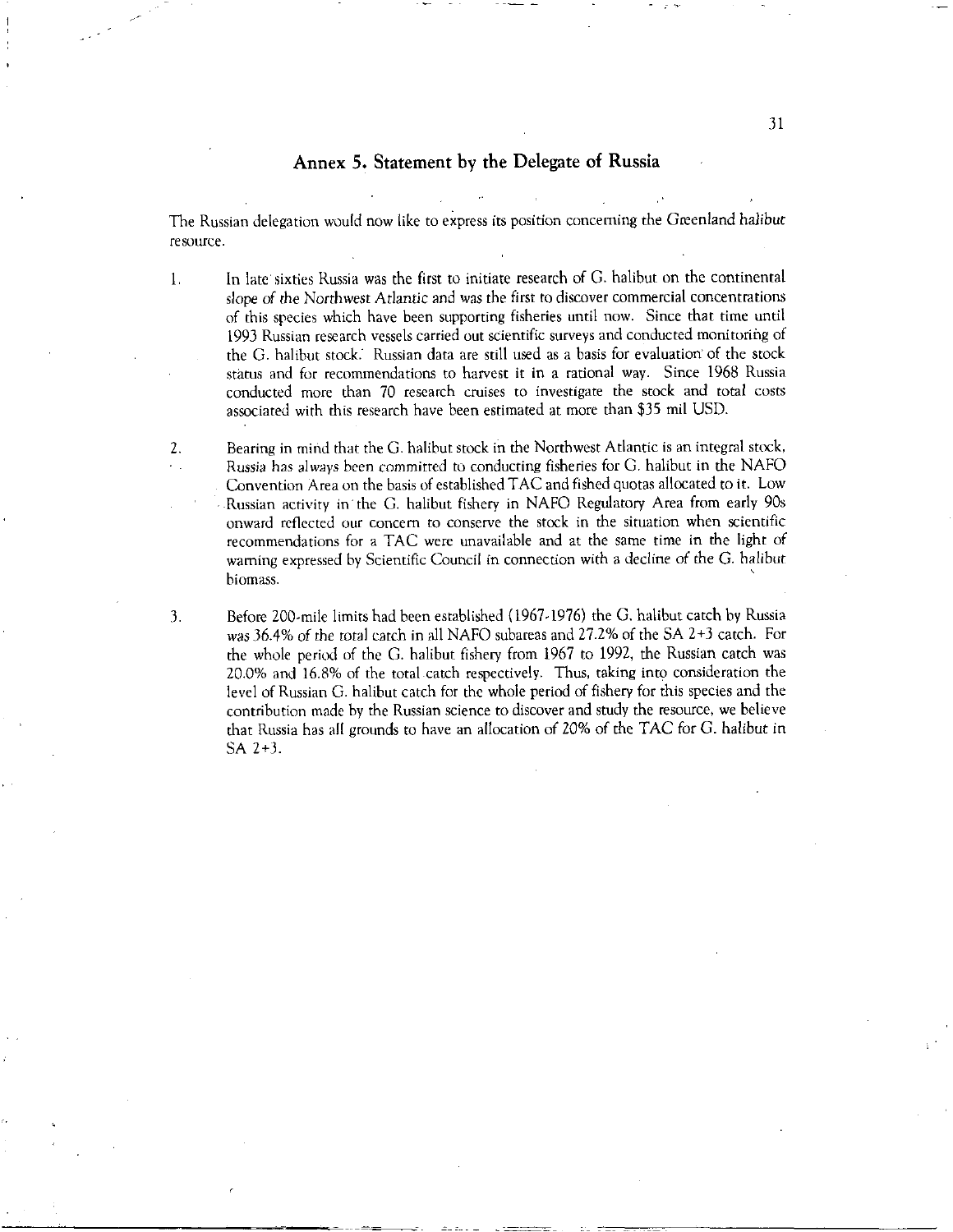# Annex 6. Statement by the Delegate of Norway

Mr. Chairman, I should like to explain my vote on the proposal by Cuba in FC Working Paper 95/12.

Guiding principles for the Norwegian fisheries policy are conservation and responsible resource management. Responsible resource management also includes development of balanced and fair allocation of TACs.

In my opening statement I said that my delegation was committed to work for development of a key for sharing the TAC for Greenland Halibut. I also underlined that our hope was to arrive at an allocation that could be acceptable by all Contracting Parties. It now appears that this will not be possible to achieve.

It should come as no surprise to anyone that Norway in various international forums emphasize the interests of the coastal state/states. This is also well known from the work in the UN Conference. The proposal that was now put to vote reflects in principle this position. Whether the coastal state prefemece in the prsent proposal is given the proper weight is more uncertain. I hope that future scientific reasearch will be able to clarify whetehr the weight alocated to the coastal state in this proposal was the correct one.

On this basis Norway supported the proposal in FC Working Paper 95/12.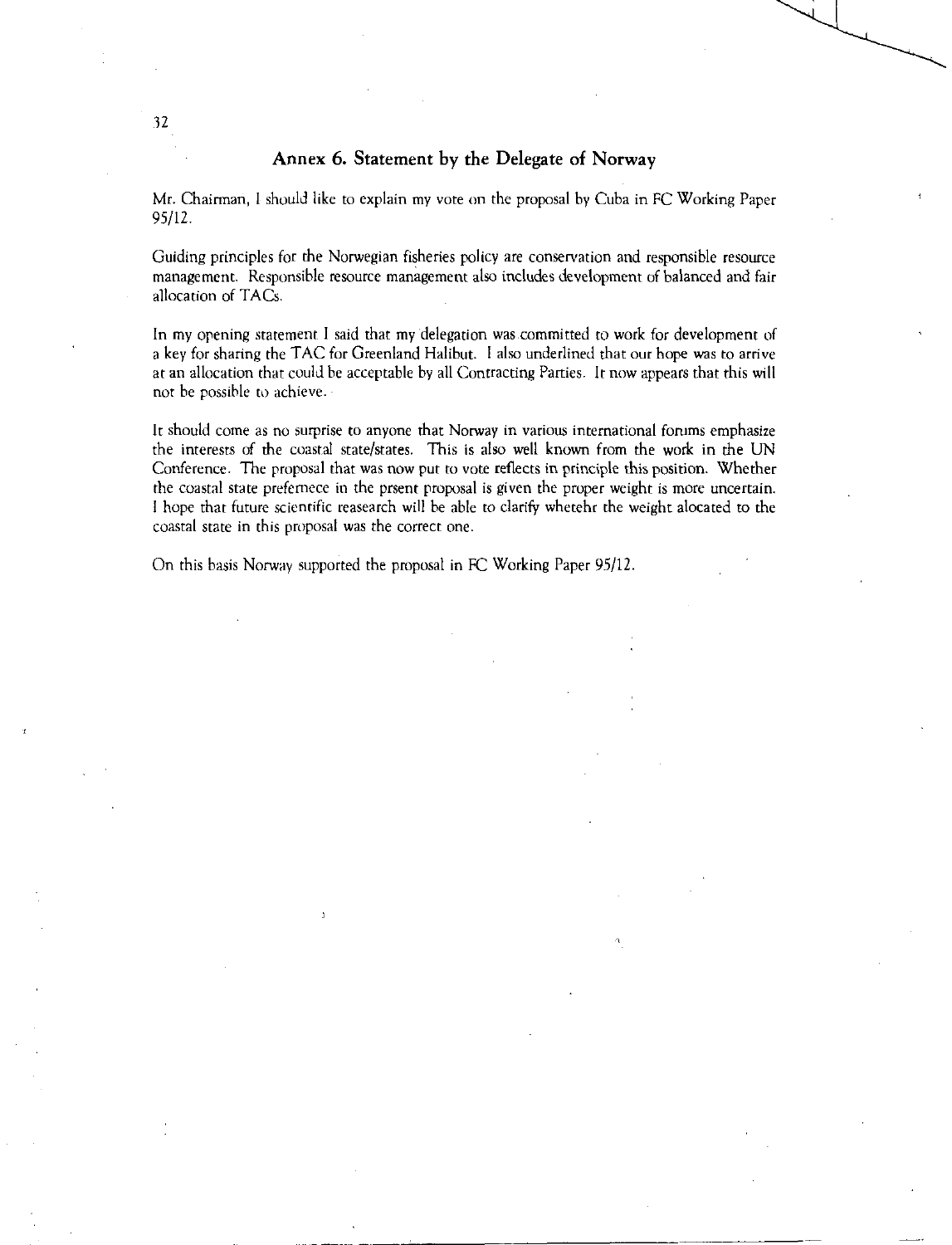# Annex 7. Statement by the Delegate of Japan

I like to explain, for the record, the reason of my vote, which was not quite consistent with the line of approach as I indicated earlier in this meeting.

In casting my vote, I, first of all, weighed the Cuban proposal against the EU proposal and against the possibility of no agreement and resultant chaos, and I have come to the conclusion that on balance the Cuban proposal was better of the two, putting aside the question of our share as proposed. However, I like to make it very clear that my vote yes for the Cuban proposal is only for the nominal catch figures as allocated. It should not be construed as implying my acceptance of the formula or ideas as explained, or for that matter the right or interest of the coastal state beyond and in excess of the relevant provisions of the UNCLOS.

My vote is, therefore, utterly and solely out of my compassion on the unprecedented plight, I hope of temporary nature, of the Canadian coastal communities concerned who have lost all of their viable fishery resources within 200 miles.

I also take this as an interim measure applicable only for this year so that the Commission has further opportunity to work towards a more equitable solution, hopefully, of a consensus of this matter. I request that my statement be recorded in due form in the minutes of this meeting.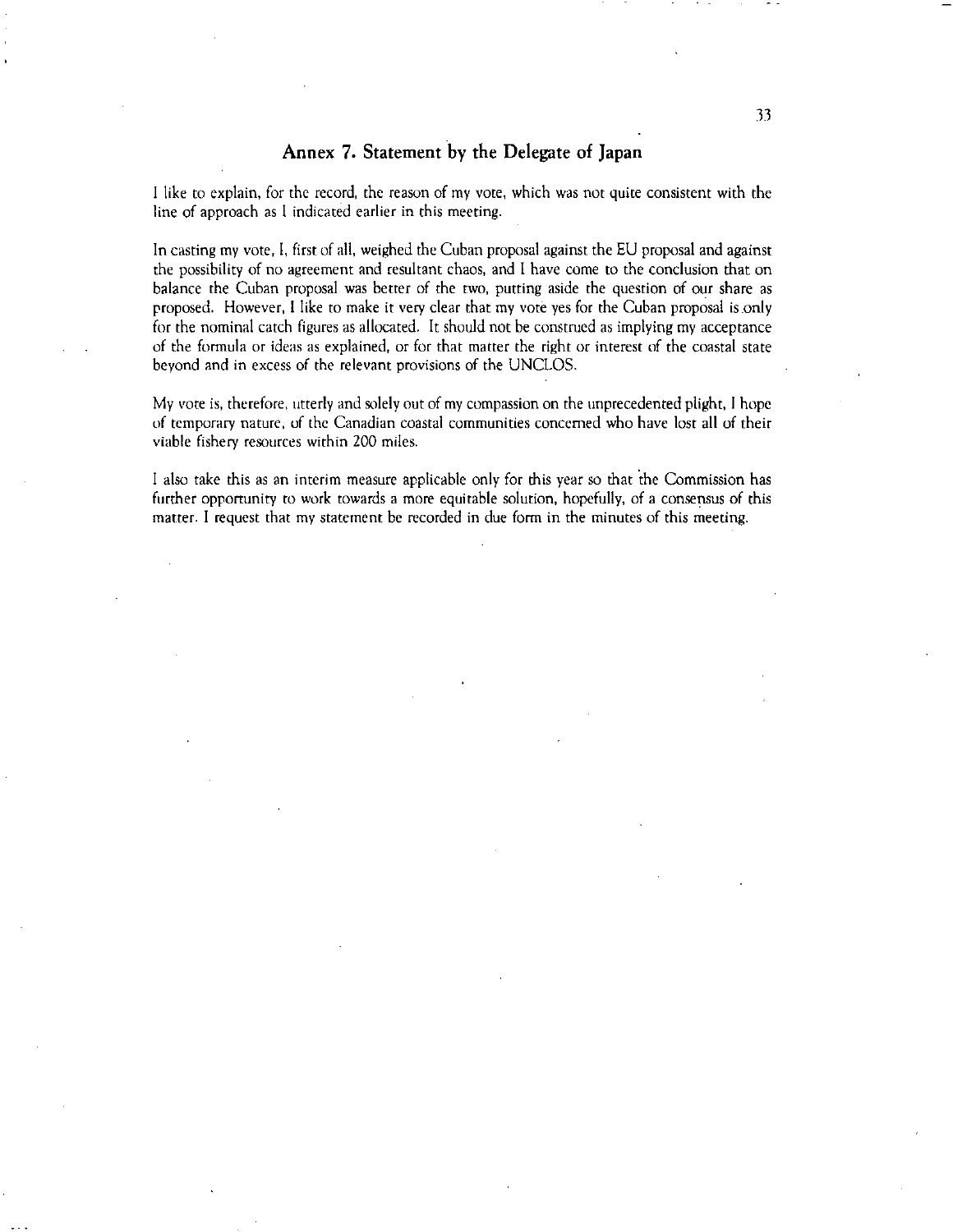# Annex 8. Statement on behalf of Estonia, Latvia, and Lithuania re "Block quota"

Estonia, Latvia and Lithuania (as Baltic States), welcomed the NAFO's decision at 15th Annual Meeting to hold the Special Fisheries Commission Meeting here in Brussels, where in line with other urgent issues the issue of allocation of quotas fished by vessels of the countries sharing the collective quota had to be addressed. In this regard, the Baltic States would like to express their gratitude to the NAFO Secretariat for convening this special meeting and the delegation of the European Union for the generous offer to host it. The Baltic States are of the opinion that such meetings are the proper fora where existing disputes between the NAFO Contracting Parties should be resolved. Baltic States believe that any kind of tensions in the management questions do not support the achievement of  $NAFO's$  objective, which is given in article 2 of the NAFO Convention, to "contribute through consultation and conservation to the optimum utilization, rational management and conservation of the fishery resources of the Convention Area".

Thus, allow us to reiterate the Baltic States position regarding NAFO's objective. The Baltic States are fully aware of importance of sustainable utilization and effective conservation of fish stocks. We confirm our support of all necessary management measures taken by NAFO in pursuing the prime objective of rebuilding depleted fish stocks. The key element to the successful management of fish resources is a sense of common responsibility.

In our view, NAFO has met with some difficulties concerning the management of fish stocks of the Regulatory Area. One severe obstacle is the issue of unresolved collective quota system, which must he regulated in cooperation of all NAFO Contracting Parties. Although the Baltic States welcomed the decision taken at the NAFO 14th Annual Meeting, which provided a collective quota to he fished by vessels of four countries, it was seen as a temporary solution. The Baltic States consider the collective quota a mechanism which compels countries to engage in competitive fishing as having a negative impact to the fish stocks we are endeavouring to rebuild. NAFO's efforts received a setback just a year later when an overfishing was reported. This should suggest an exigent need to break the collective quota system for the sake of sustainable utilization of fish stocks in the Regulatory Area and to provide relevant countries with national quota allocations. The Baltic States believe that resolution of the block quota issue without harming the interest of any other Contracting Party would pave the way not only to the "new ethics of conservation", which was brought to participants of this meeting by Mr. Tobin, but also to better management and utilization policy of fish stocks of the Regulatory Area. Looking back to those meetings where the block quota issue has been addressed, it became evident from the very beginning that Russia is avoiding a constructive discussion. Its suggested proposals has been extremely unusual and unprecedental as well as its recent unilateral establishment of autonomous national quota allocation.

Baltic States are of the understanding that historical fishing should form the basis for national quota allocation. As we have repeatedly stated, it would be complicated to take as an historical point of departure the Soviet period because quota distribution among republics was based on rules of command economy and catch statistics from that period is unreliable. In 1992, three Baltic States became members of NAFO and started their own historical fishing in the NAFO Regulatory Area. Thus, the results of fishing activity of vessels of all countries sharing the collective quota are echoed in official statistics gathered and released by the NAFO Secretariat. Obviously, the historical fishing activity of the Baltic States in the area